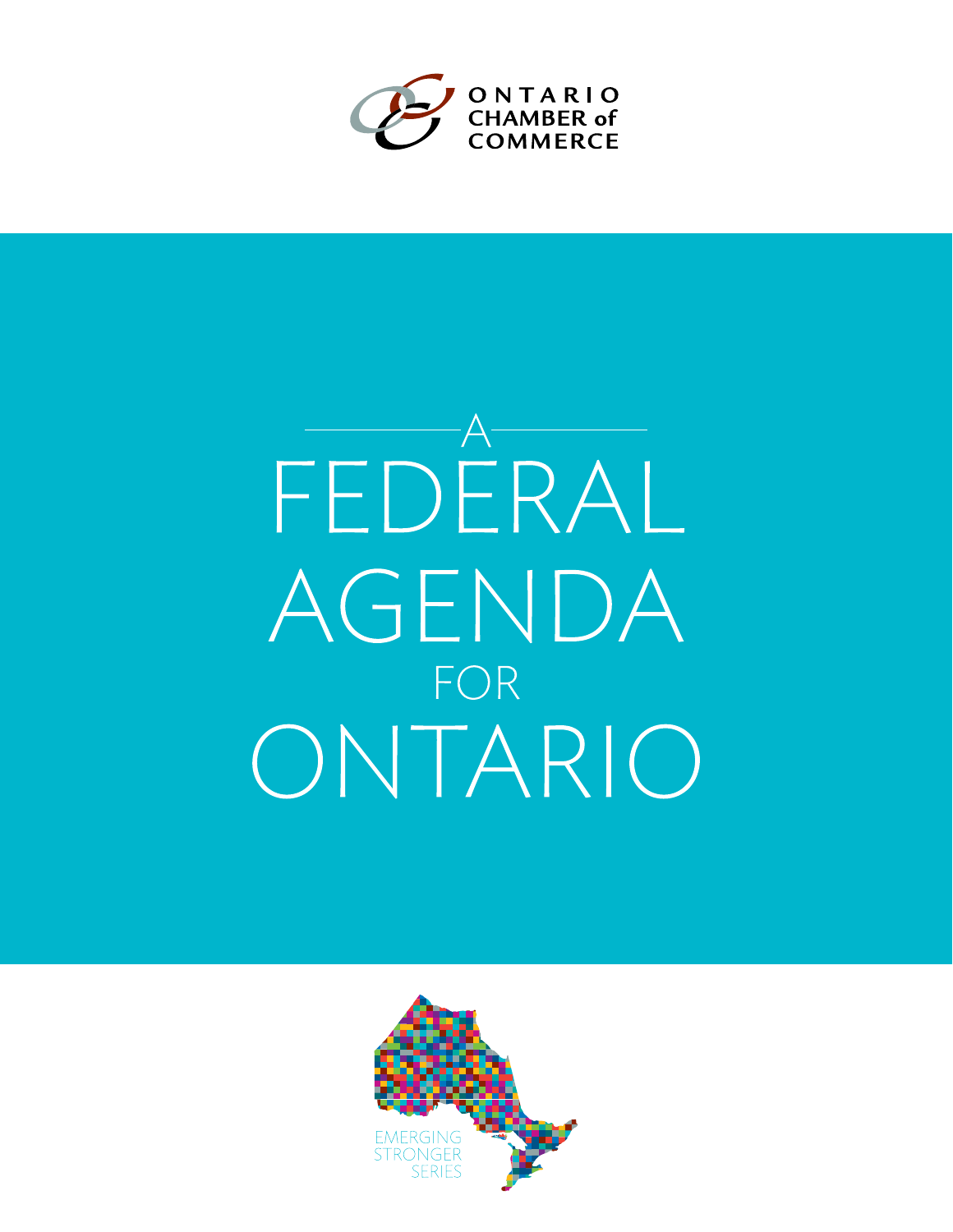# A Federal Agenda for Ontario

## **Contents**

| Message from the President & CEO of the Ontario Chamber of Commerce                                          |                   |
|--------------------------------------------------------------------------------------------------------------|-------------------|
| <b>Executive Summary</b>                                                                                     | ïi                |
| Introduction                                                                                                 |                   |
| Building a 21 <sup>st</sup> Century Workforce                                                                | 4                 |
| When Our Governments Work Together, All Canadians Benefit                                                    | $12 \overline{ }$ |
| Identifying, Championing, and Strategically Investing in our Competitive<br>Advantages in the Global Economy | 14                |
| Restoring Fiscal Balance                                                                                     | 22                |
| Conclusion                                                                                                   | 26                |
| Acknowledgements                                                                                             | 27                |
| <b>Works Cited</b>                                                                                           | 28                |
| About the Ontario Chamber of Commerce                                                                        | 31                |



occ.on.ca Follow us @OntarioCofC

Authors: Josh Hjartarson, Vice President, Policy & Government Relations Liam McGuinty, Policy Analyst A Federal Agenda for Ontario ©2012 Ontario Chamber of Commerce PDF ISBN: 978-0-9868179-3-9 Print ISBN: 978-0-9868179-4-6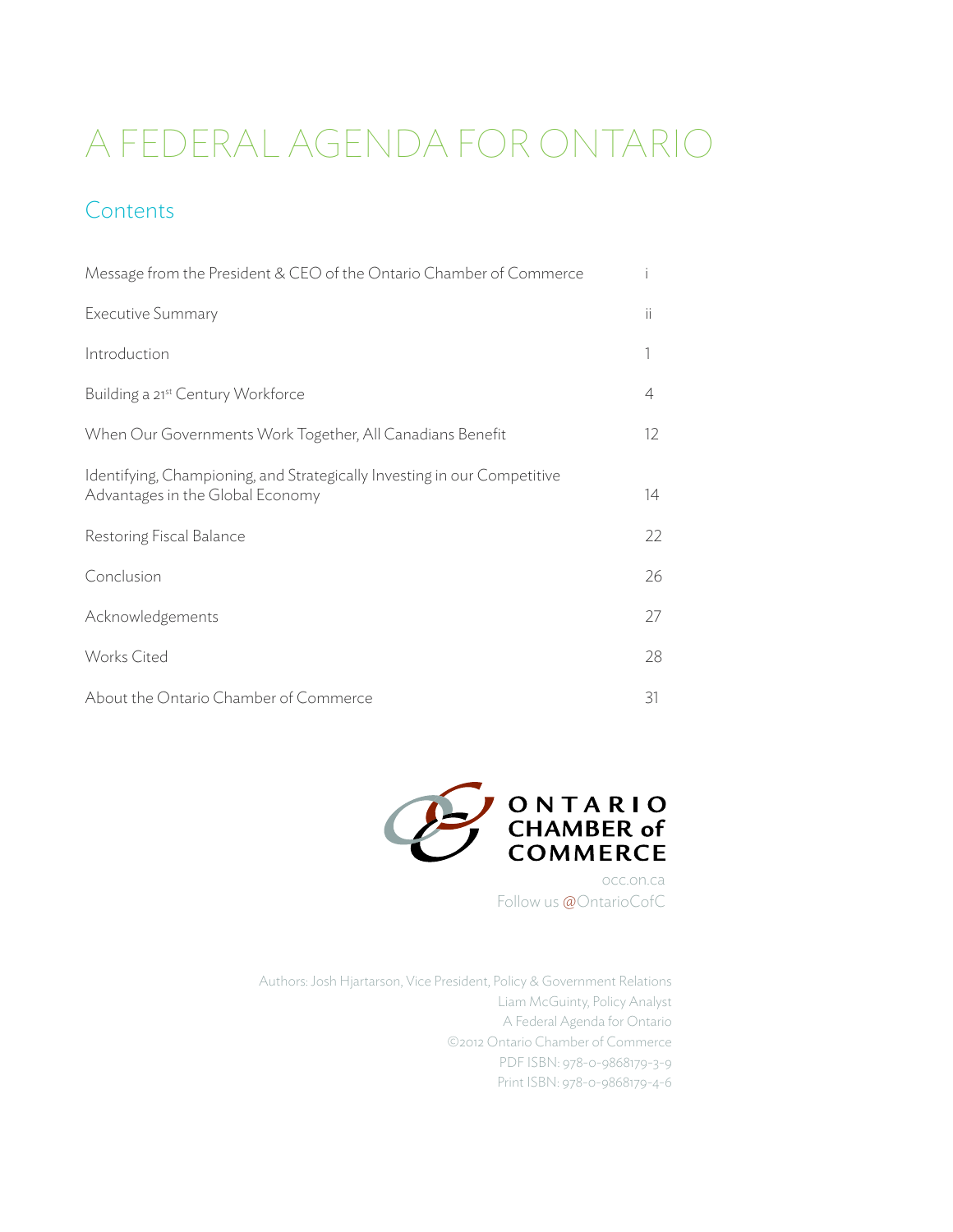# MESSAGE FROM THE PRESIDENT & CEO OF THE ONTARIO CHAMBER F COMMERCE

The global economic downturn has had a profound impact on Ontario. The province is facing once-in-a-generation economic challenges.

We at the Ontario Chamber of Commerce (OCC) are optimistic that Ontario will not only weather the storm, but emerge from this period of economic uncertainty stronger and more competitive if we work collectively to create the right conditions.

This paper builds on the five core priorities identified in *Emerging Stronger: A Transformative Agenda for Ontario*, drafted in partnership with the Mowat Centre and Leger Marketing. This is the first publication in our subsequent *Emerging Stronger* paper series.

*A Federal Agenda for Ontario* examines Ontario's relationship with Canada and the federal government's role in achieving these five priorities. It points to the considerable imbalances in the national economy and national public policy that are making it more difficult for Ontario businesses to compete and generate wealth.

*A Federal Agenda for Ontario* makes 14 recommendations that, if implemented, would allow Ontario to retain and build on its competitiveness in the global economy.

At their core, the recommendations provide direction to the federal government on the role it can play in growing Ontario's economy.

This paper does not ask the federal government to spend more. It does not pit one government against another. Its goal is to provide an evidence-based case for changes to some core federal public policies.

The federal government has done much to help Ontario and Ontario businesses during the recent downturn. The bailout of the auto sector and the harmonized sales tax are two key examples. Our 14 recommendations are a roadmap to further progress.

The OCC and its members are calling for federal public policies that reflect the new reality of the Canadian economy. We are also calling on all Ontarians and Ontario businesses to take up this cause with us; should Ontario decide to speak with one voice, it will be difficult for others not to listen.

Ada P.O'Dette

Allan O'Dette President & CEO Ontario Chamber of Commerce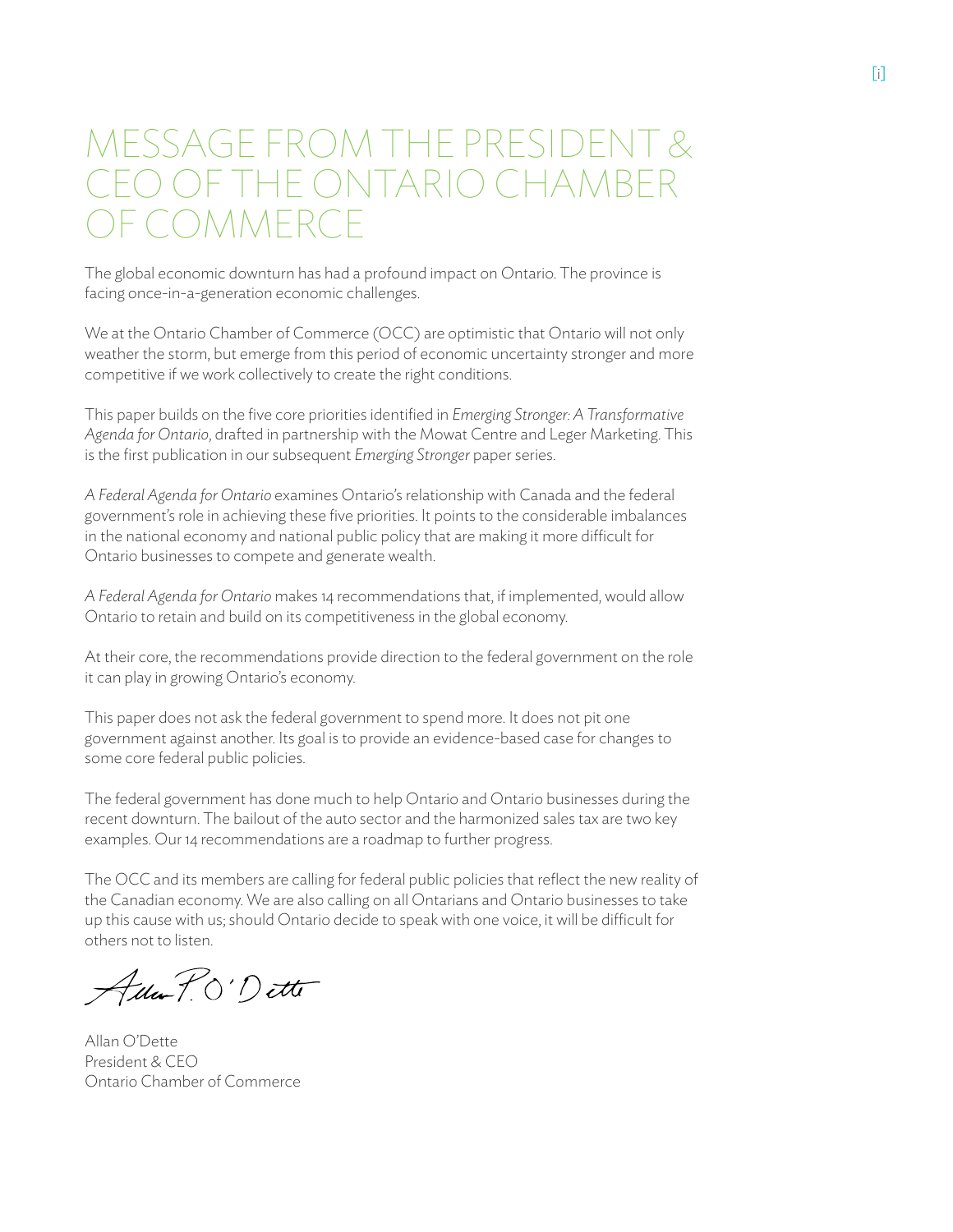# EXECUTIVE SUMMARY

|                                                         | <b>The Federal Barrier</b>                                                                           | <b>The Solution</b>                                                                                                                |  |
|---------------------------------------------------------|------------------------------------------------------------------------------------------------------|------------------------------------------------------------------------------------------------------------------------------------|--|
|                                                         |                                                                                                      |                                                                                                                                    |  |
| Building a 21st century workforce                       | The Employment Insurance program is not<br>suited to the 21st century economy.                       | Reform <b>Employment Insurance</b> so that there is<br>one national standard for qualification.                                    |  |
|                                                         | Federal conditions on training dollars weaken<br>training programs.                                  | All federal <i>training</i> should be funded through a<br>single, general revenue-funded transfer to the<br>provinces/territories. |  |
|                                                         | Ontario is short-changed by federal<br>training dollars.                                             | Allocate federal skills and training funds fairly.                                                                                 |  |
|                                                         | On-reserve Aboriginal education is<br>underfunded.                                                   | Close the funding gap for on-reserve<br>Aboriginal education.                                                                      |  |
|                                                         | The Provincial Nominee Program underserves<br>Ontario businesses.                                    | Allow Ontario greater use of the <b>Provincial</b><br>Nominee Program.                                                             |  |
|                                                         | Fewer economic immigrants are coming<br>to Ontario.                                                  | Weigh Ontario's interests when<br>reforming <i>immigration</i> .                                                                   |  |
| dentifying, championing, and<br>strategically investing | Federal-provincial strategies for manufacturing<br>are either absent and/or uncoordinated.           | Develop a coordinated strategy to fulfill Canada's<br>global <i>manufacturing</i> promise.                                         |  |
|                                                         | Federal infrastructure spending in Ontario is<br>low and not strategic.                              | Invest strategically in <i>infrastructure</i> .                                                                                    |  |
|                                                         | Federal-provincial business supports are not<br>adequately coordinated.                              | Coordinate and untangle <b>business supports</b> .                                                                                 |  |
|                                                         | Ontario receives inadequate federal economic<br>development funding.                                 | Distribute regional <i>economic development</i><br>funding on a principled basis.                                                  |  |
|                                                         | FedDev Ontario's mandate expires in 2014.                                                            | Make <b>FedDev Ontario</b> permanent.                                                                                              |  |
| Restoring fiscal<br>balance                             | The gap between what Ontarians pay into and<br>what they get back from Equalization is<br>too large. | Reform <b>Equalization</b> to redress the net<br>redistribution away from Ontario.                                                 |  |
|                                                         | Ontarians pay \$12.3 billion more into the<br>federation than what they get back.                    | Close the \$12.3 billion gap.                                                                                                      |  |
|                                                         | Ontario has not articulated its interests across<br>several federal programs. Other provinces have.  | Ontario should promote <i>principled</i><br>federal solutions that improve its global<br>competitiveness.                          |  |

Restoring fiscal Identifying, championing, and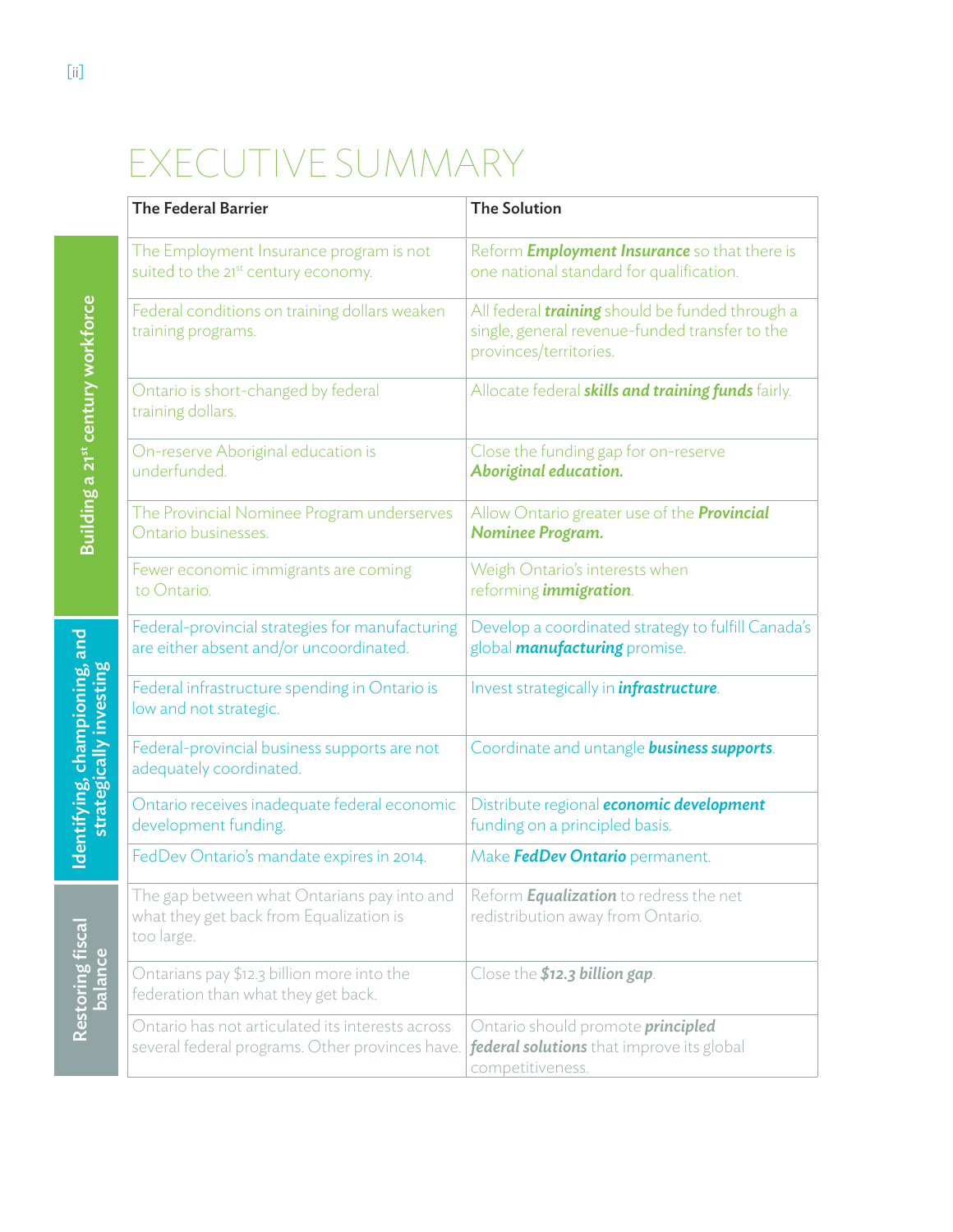# INTRODUCTION

Ontario's finances are faltering under the weight of its accumulated deficits. Our provincial debt is approaching \$300 billion. This works out to over \$22,000 per man, woman, and child. Meanwhile, nearly 600,000 Ontarians are out of work.

Many sectors that were historically Ontario's strengths are now struggling. More than ever, Ontario businesses face stiff competition for investment, markets, and talent.

Opportunities, however, do exist. Ontario has all the assets to secure its position as the best place in the world to work, invest, do business, and raise a family.

*A Federal Agenda for Ontario* examines Ontario's relationship with Canada and the impact that federal policy has on Ontario's competitiveness.

It picks up several of the major themes from *Emerging Stronger*, the OCC's transformative agenda that will enable Ontario to emerge stronger from this period of economic uncertainty.

*Emerging Stronger* identifies five priorities:

- fostering a culture of innovation and smart risk-taking in order to become a productivity leader;
- building a 21<sup>st</sup> century workforce through workplace training, utilizing newcomers' skills, and apprenticeship reform;
- restoring fiscal balance by improving the way government works;
- taking advantage of new opportunities in the global economy; and
- identifying, championing, and strategically investing in our competitive advantages in the global economy.

This paper makes specific recommendations on how to improve Ontario's global competitiveness through modifications to federal labour, immigration, Aboriginal, economic development, and infrastructure policy. It also recommends changes to how the federal government redistributes wealth across the country. The paper provides the federal government with clear direction on how it can help spur economic growth in Ontario.

Note two important caveats. First, we do not claim that federal policies are the only barriers to Ontario's competitiveness. There is much work to be done by *all* players, including the provincial government and business.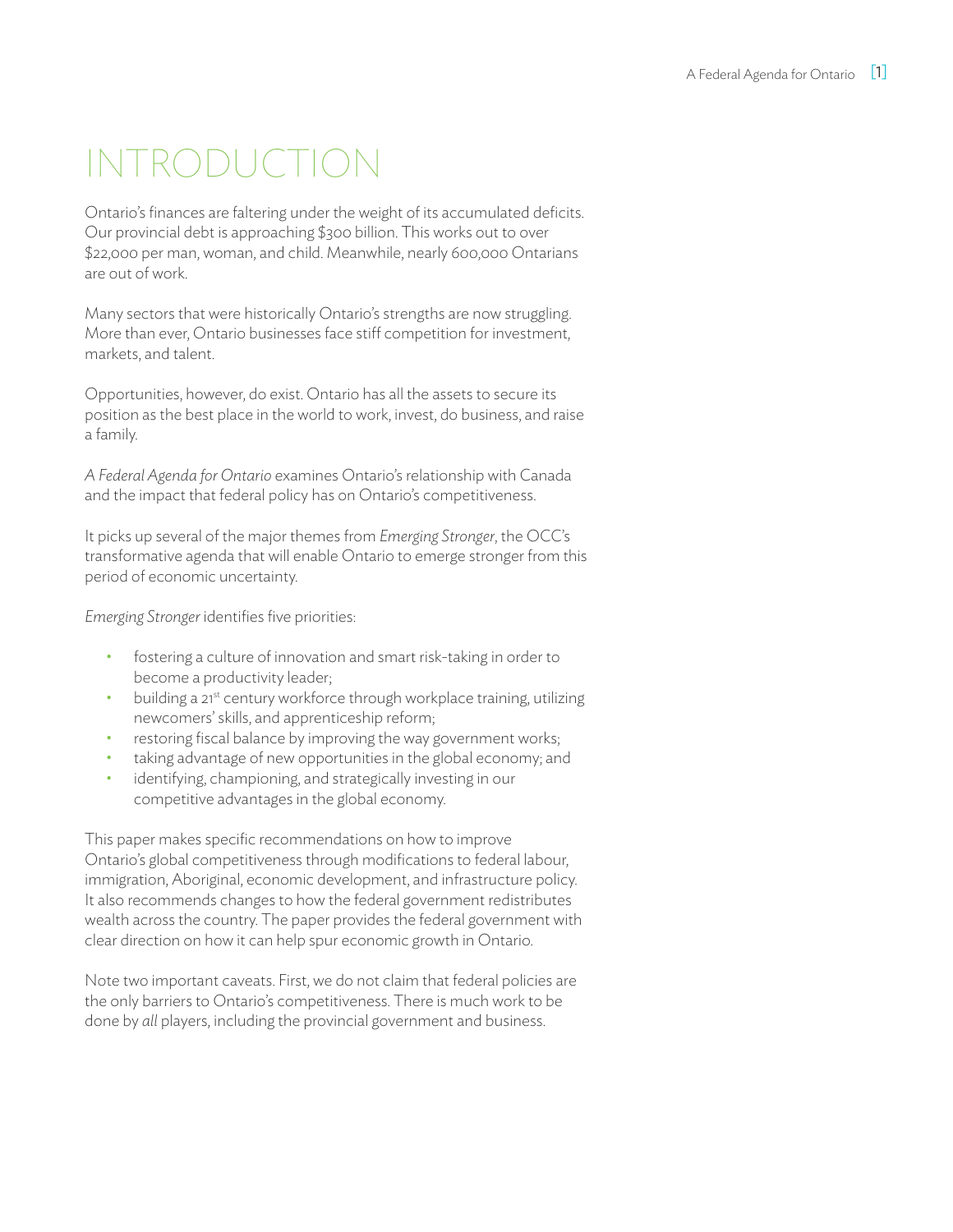Second, with the exception of reforms to Aboriginal education, *the recommendations in this paper do not require the federal government to spend more money.*

Instead, the call is to re-profile existing spending and to modify programs to reflect Canada's new economic realities and to enable Canada and Ontario to compete globally.

The provincial and federal governments have already shown an ability to cooperate. They partnered to protect hundreds of thousands of jobs in Ontario's auto sector. They worked to harmonize our tax system to help Ontario businesses create jobs. They are long-standing allies in the effort to create a single national securities regulator (see page 11). *A Federal Agenda for Ontario* recognizes that when our governments work together, all Canadians benefit.

Our timing is deliberate. Over the short-term, the federal government is consulting Canadians for its 2013 budget. Over the medium-term, many federal-provincial agreements and federal programs expire in 2014 in areas such as infrastructure, training, economic development, and immigration. As we demonstrate throughout the paper, the current federal approach in these areas is hindering Ontario's ability to meet present challenges.

Our bottom line: all Canadians have a stake in Ontario's continued prosperity. Now, more than ever, it is time for Ontarians to present solutions that work for the entire country.

The next five years are crucial for Ontario: we must embrace change, prepare for even greater competition from our international peers, deepen collaboration globally, and identify and invest in Ontario's competitive advantages.

*Emerging Stronger, 2012*

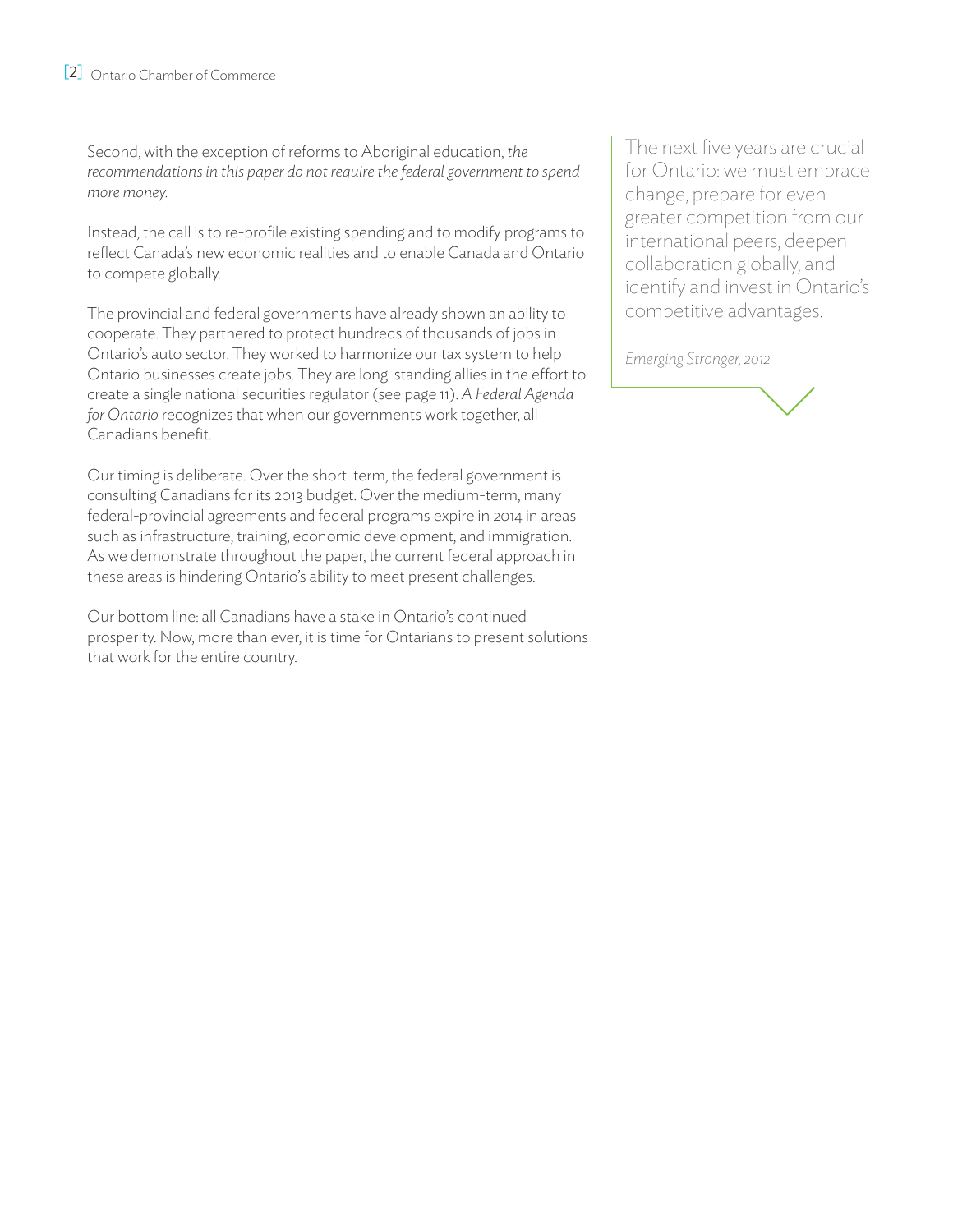# BUILDING A 21<sup>ST</sup>CENTURY WORKFORCE

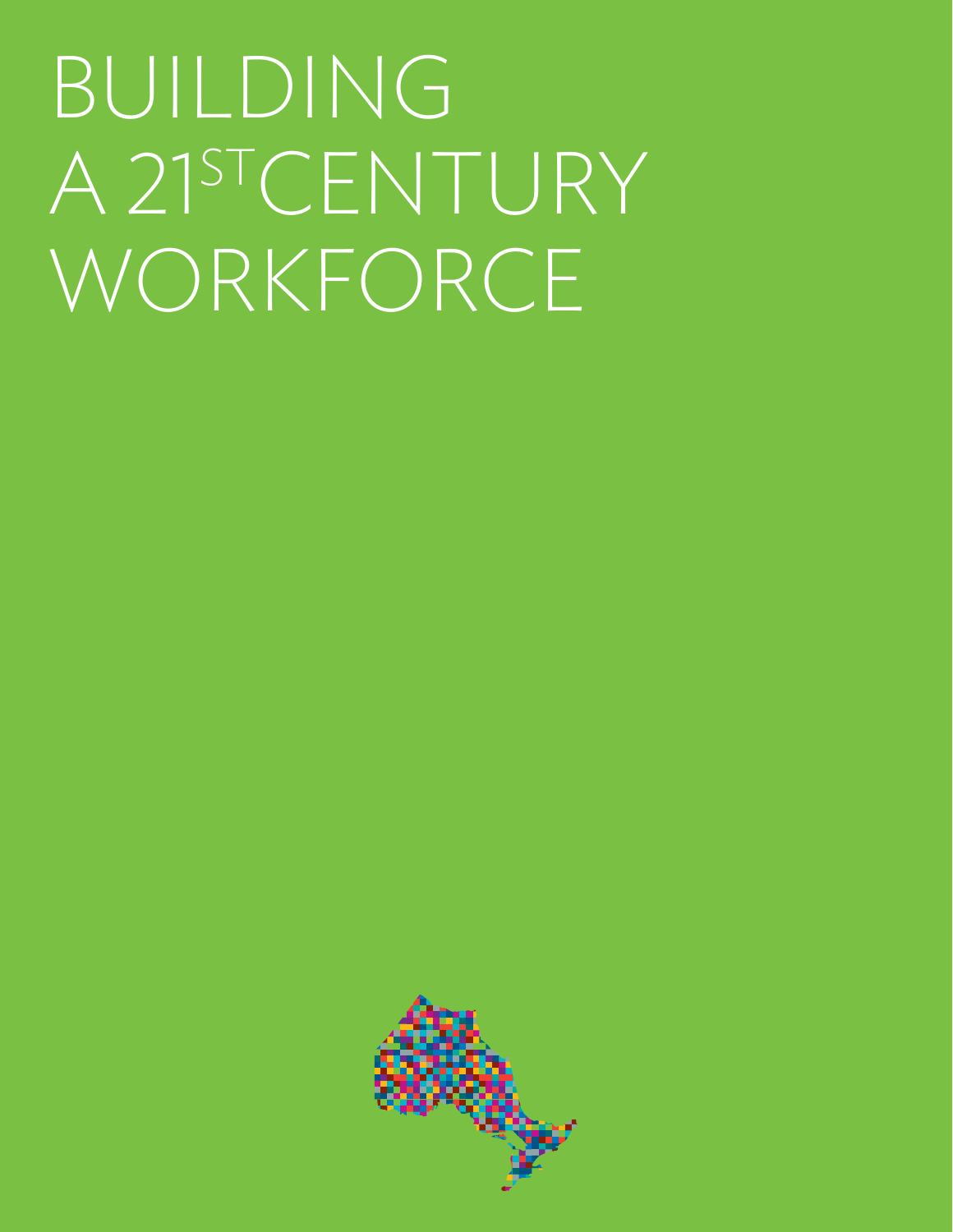# BUILDING A 21st CENTURY **WORKFORCE**

Ontario suffers from a paradoxical challenge—historically high unemployment and underemployment with labour and skills shortages in key sectors. Experts predict Ontario's skills shortage could reach 364,000 by 2025 (Conference Board of Canada, 2007).

As identified in the second pillar of the *Emerging Stronger* platform, the mismatch between supply and demand in skilled labour is a significant barrier to Ontario's economic transformation.

Unfortunately, current federal labour market policies are a barrier to building a 21<sup>st</sup> century workforce.

## Employment Insurance

Employment Insurance (EI) is the single largest and most important workforce and labour market program in Canada. It does not work for Ontario.

According to Human Resources and Skills Development Canada (HRSDC), the federal EI program is intended to "provide temporary income support to those who are between jobs; cannot work for reasons of sickness, childbirth, or parenting; or who are providing care or support to a family member who is gravely ill with a significant risk of death" (2012).

There are several problems with the EI program.<sup>[1]</sup> Two are of particular interest from an Ontario business perspective.

First, the program is a net transfer away from Ontario employers and employees to other parts of the country. Second, the program has not caught up with the realities of Ontario's contemporary labour market.

The program transfers resources away from Ontario because qualification for—and duration and level of—benefits under the program is contingent on where one lives. Ontarians, on the whole, are faced with stricter EI eligibility criteria than workers in many other parts of the country, where it is easier to qualify. As a result, unemployed Ontarians are less likely to access EI than their unemployed counterparts in other provinces (see Graph 1).

Ontario needs to build the skillsets necessary for the knowledge economy. Provincial education systems are strong, but there are numerous areas where skilled labour is in short supply despite high unemployment. Governments need to help ensure labour supply better matches demand.

*Emerging Stronger, 2012*



<sup>1</sup> See *Making it Work: Final Recommendations of the Mowat Centre Employment Insurance Taskforce* for a full discussion.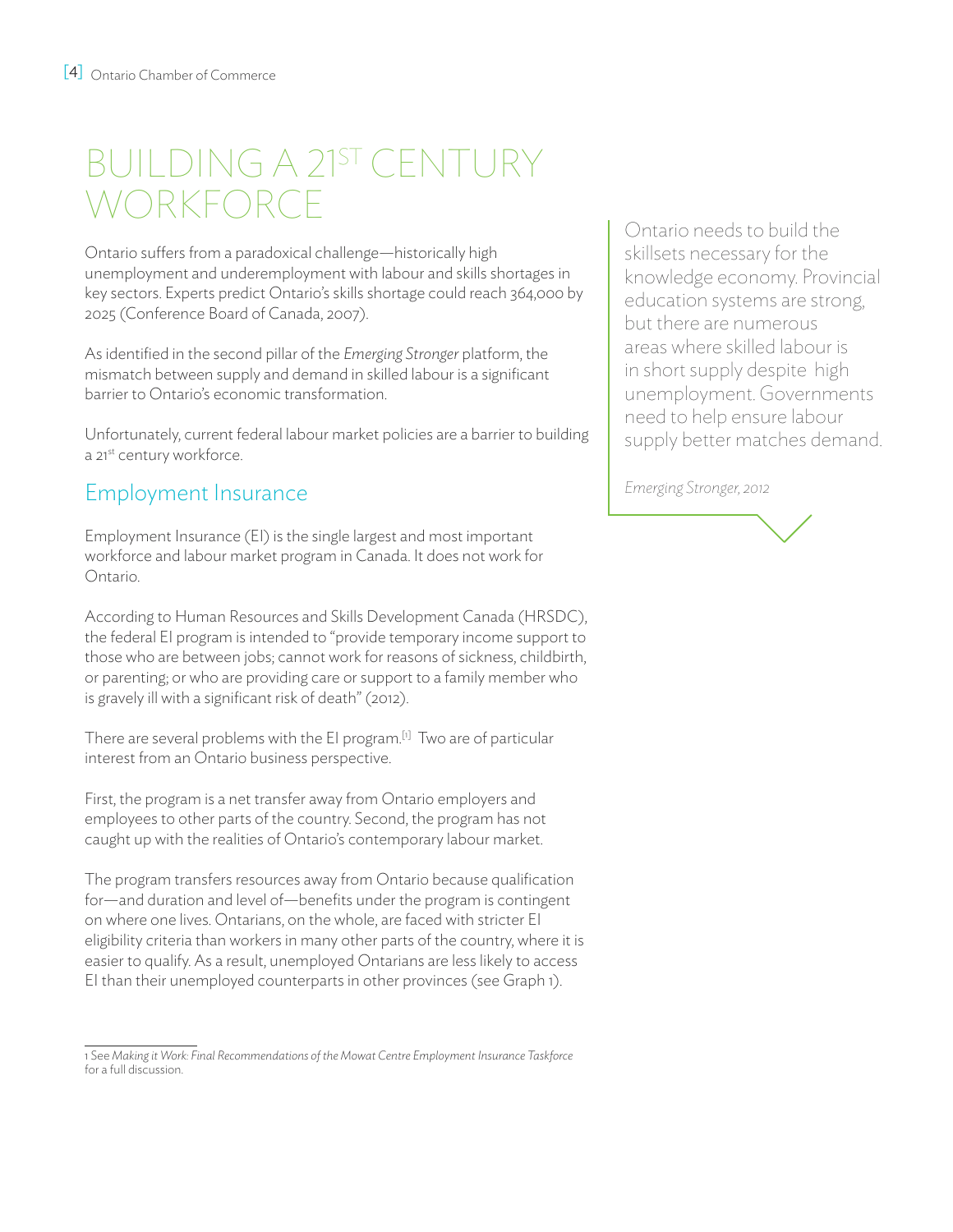Canada is the only country in the world where an unemployed worker can be denied access to employment insurance benefits on the basis of the unemployment rate in his or her region (Radmilovic, 2011).

#### Graph 1: Ontarians have far more limited access to EI than their provincial counterparts (percentage of unemployed receiving EI benefits September 2012)



Source: CANSIM Tables 276-0001 and 282-0087. Note: Some EI beneficiaries are not counted as unemployed (for example, those working while receiving EI). As a result, more than 100 percent of the unemployed can appear to be receiving benefits.

The outcome of the program's current design is that Ontario's employers and employees end up subsidizing industries and workers in other provinces. Ontario's net contribution to the program in 2011-12 was \$1.2 billion despite the fact that unemployment rates were above the national average.

The Mowat Centre notes "there is no principled justification" for treating workers differently because of where they live. TD Economics, the Canadian Chamber of Commerce, and the C.D. Howe Institute have reached similar conclusions.[2]

As noted by the Canadian Chamber of Commerce, "where benefits are tougher to access, Canadians who lose their jobs face an unfair disadvantage. Where benefits are easier to get, there's less encouragement for those seeking work to upgrade skills and training or relocate where jobs are more plentiful. The resulting misallocation of labour reduces economic output overall and limits productivity" (2011).

2 See, Bishop and Burleton (2010), Canadian Chamber of Commerce (2011), and Gray and Busby  $(2011).$ 

# FAST FAC

Between 2000 and 2011, Ontarians contributed over \$20 billion more to the EI program than they received.

Canada's EI program doesn't treat all Canadians fairly.

*Canadian Chamber of Commerce, 2011*

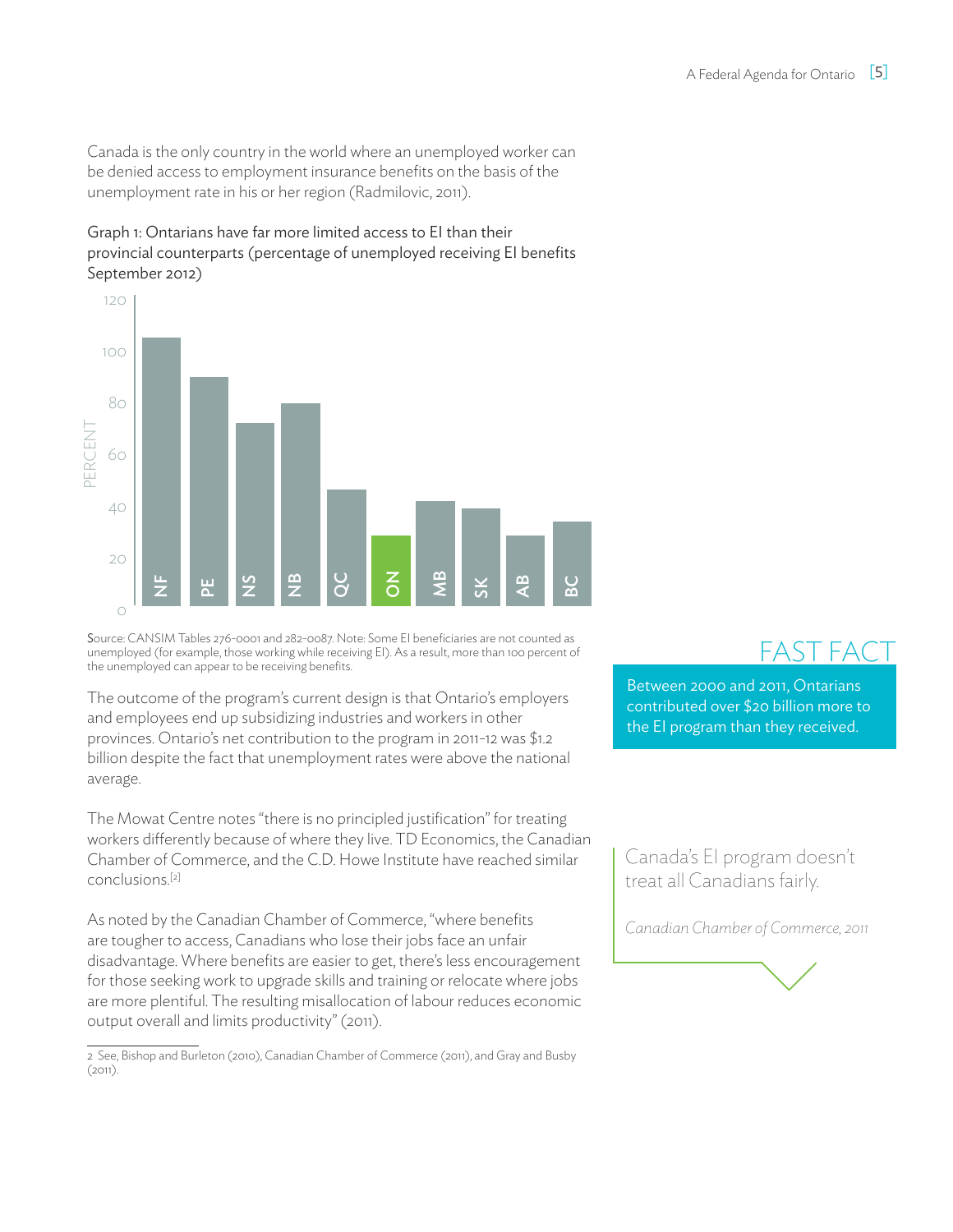The federal government's recent changes to EI may address some of the program's shortfalls. However, they will not address its structural inequities (Mowat Centre, 2012).

A single national standard for qualification and benefit duration levels would help restore equity in the system, help close the gap between what Ontarians pay into the system and what they get back, and enhance labour market productivity. It is a sensible starting point for a comprehensive reform of the EI system.[3]

# Recommendation 1

Reform Employment Insurance so that there is one national standard for qualification and one benefit formula for all Canadians.

## **Training**

The federal government has four training programs with different targeted populations, objectives, and conditions. The single largest (by far) and most important pool of funding for worker training in Canada is linked to the EI program. In order to benefit from this funding, one needs to be accessing (or have recently accessed) EI benefits. There are two problems with this.

First, because Ontario has a comparatively low percentage of the population that is able to access EI, it is significantly shortchanged on training dollars through its Labour Market Development Agreement with the federal government. Ontario received approximately \$269 million less in 2011-12 than its per unemployed share of the funds, which contributes to the interregional subsidy away from Ontario (see Table 1).

| Table 1: Ontario receives less than its fair share of labour market<br>development funds (2012-13 funding levels) |                     |                       |                                |                                                |                        |
|-------------------------------------------------------------------------------------------------------------------|---------------------|-----------------------|--------------------------------|------------------------------------------------|------------------------|
| Program                                                                                                           | Total<br>allocation | Ontario<br>allocation | Share of<br>unemployed<br>(ON) | <b>Share</b><br>of total<br>allocation<br>(ON) | Additional<br>funding* |
| Labour<br>Market<br>Development<br>Agreement                                                                      | \$1,950 M           | \$550 M               | 42%                            | 28%                                            | \$269 M                |

\*if allocated according to share of unemployed

Source: Commission on the Reform of Ontario's Public Services, OCC research.

## FAST FACT

If Ontario received its per unemployed share of federal training dollars, it would be enough money to double the size of the province's *Second Career* program. Second Career has benefited 55,000 workers to date.

<sup>3</sup> The Canadian Chamber of Commerce recommends that the federal government consider a national EI eligibility requirement of 560 hours and a maximum benefit period of 44 weeks. The Mowat Centre EI Task Force notes that an entry requirement of 560 hours and a benefit duration range of 17 to 44 weeks would be a cost-neutral option for national standardization (Mowat Centre, 2012). We note that the standard for qualification for benefits (the entrance requirement) could be adjusted to suit the overall health of the economy.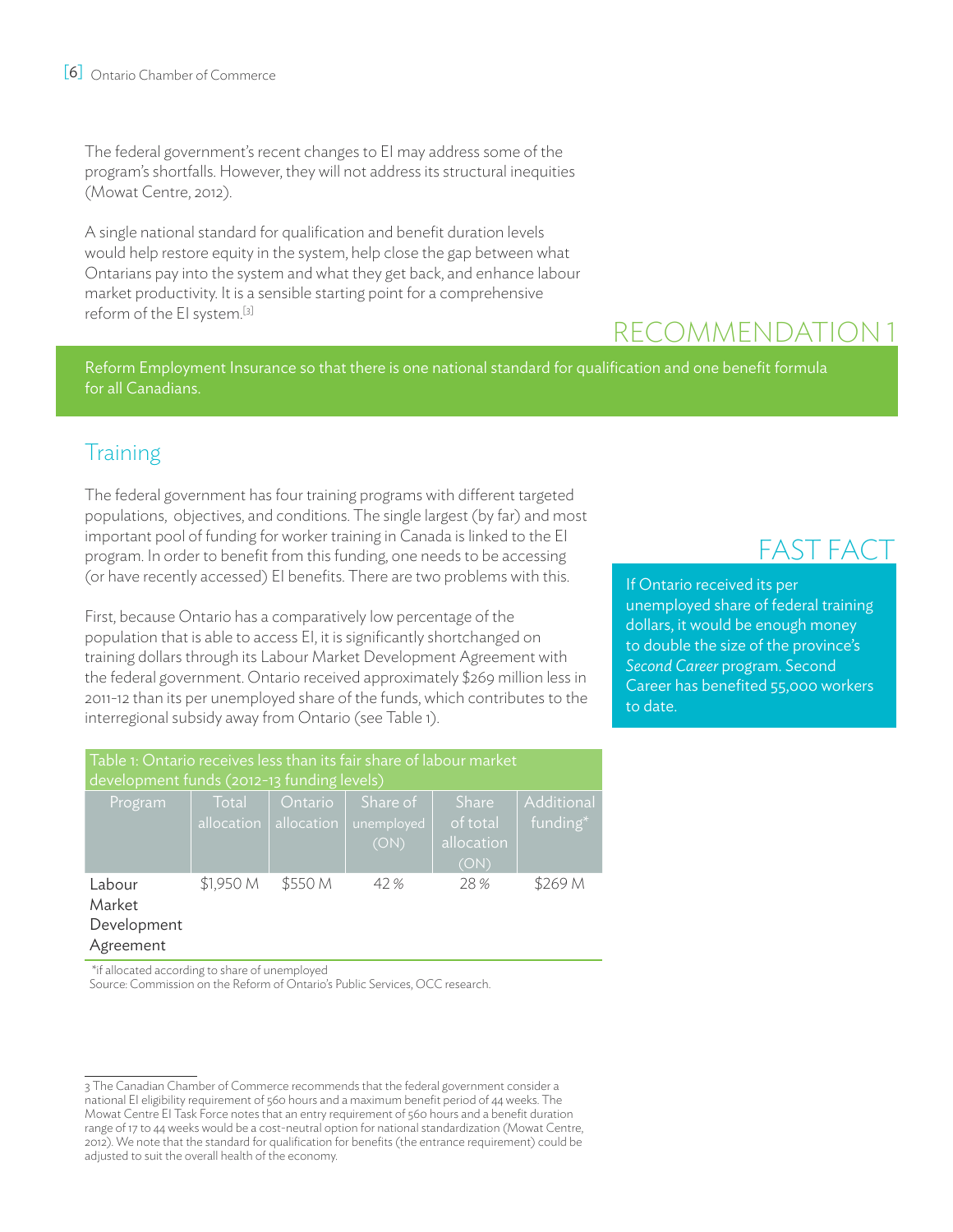Second, the requirement that recipients of these federal training dollars need to be (or have recently been) on EI, means that the underemployed, the part-time employed, and the self-employed do not have access to the largest pool of federal training dollars.

This is important because these groups are: substantially more common in Ontario compared to other parts of the country; more likely to have overrepresentation from immigrants; and likely to generate the largest return on training investment.

The federal-provincial agreements that underpin part of the federal training funding envelope expire in 2013-14. Ontario must seek to improve on the current arrangements and improve their responsiveness to the provincial labour market.

Needless to say, if national labour market policy is not working for 39 percent of the country, it is not, in reality, a 'national' policy.

A fairer, more responsive training system would enhance Ontario's capacity to build a 21<sup>st</sup> century workforce by helping Ontarians transition to new sectors and industries. Ontarians would be better served by a flexible transfer that enables the Ontario government to tailor their training programs to suit the province's needs.

That is why, like the Canadian Chamber of Commerce, we recommend delinking federal training dollars from EI and funding training instead through general revenue. Federal funds should then be transferred to the provinces to enable them to deliver programs that make sense for local labour market conditions.

Granted, provincial training programs have had mixed results. The return on investment is often unclear. However, the overly restrictive rules and conditions attached to federal funding compound the problem and limit program responsiveness to local labour market conditions.

By removing the training component from EI and funding all training and active employment measures through a general revenue-funded transfer to the provinces/territories, on a per unemployed basis, provinces would have the flexibility to ensure that more workers in need of training are able to access it.

So long as the bulk of federal funding is restricted to EI recipients, our national efforts to better develop and deploy our human capital will remain fragmented and will underperform.

*Mowat Centre, 2012*

# Recommendation 2

All federal training and active employment measures should be funded through a single, general revenue-funded transfer to the provinces/territories.

# Recommendation 3

Federal skills and training funds should be allocated on the basis of the number of unemployed.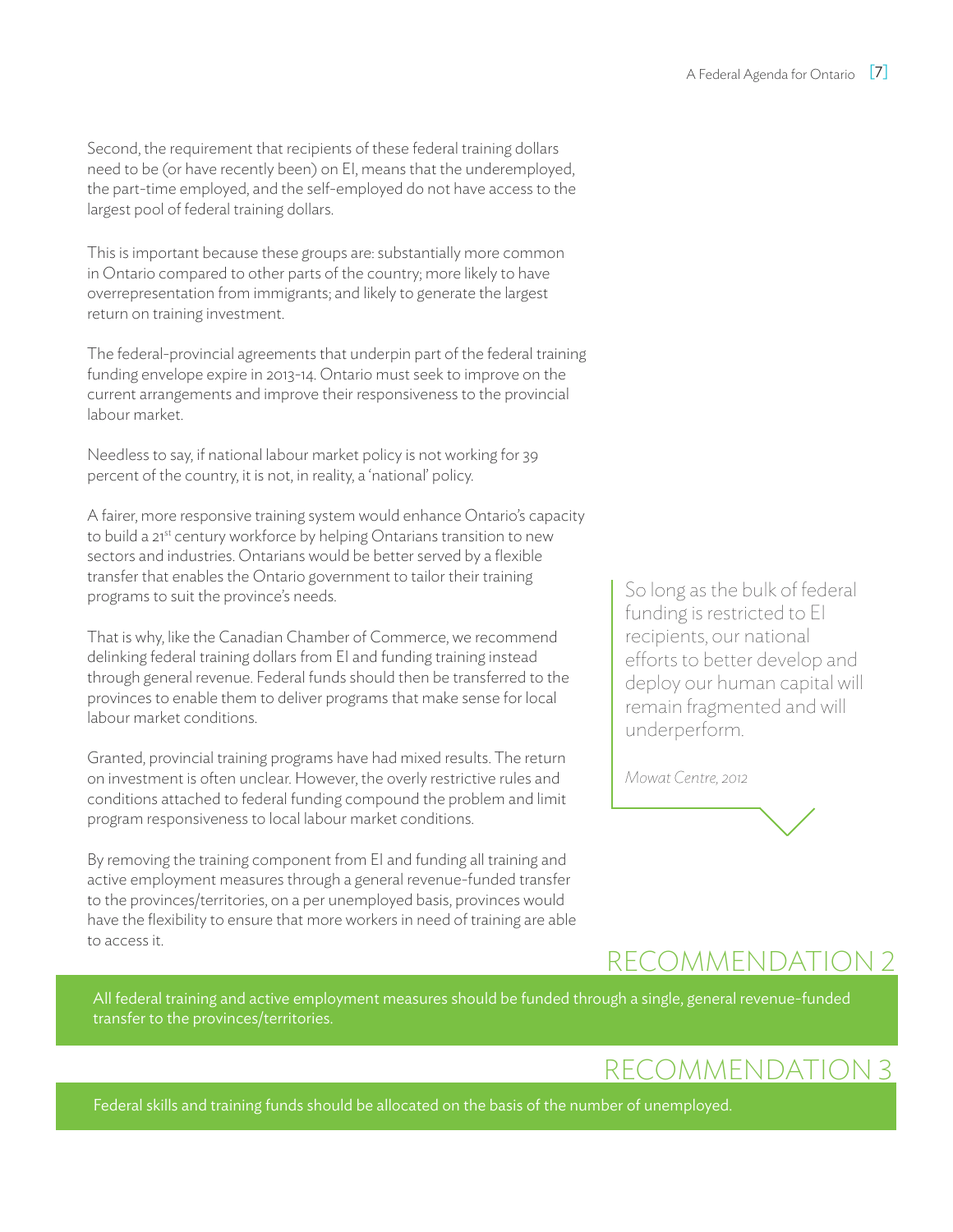## Aboriginal Education

Approximately 250,000 of Canada's 1,172,000 Aboriginal peoples live in Ontario, making the province home to Canada's largest Aboriginal population (Statistics Canada, 2006).

There is a significant gap in educational achievement between Ontario's Aboriginal and non-Aboriginal populations. According to 2006 census data, 38 percent of Aboriginal peoples have not finished high school. Aboriginal peoples are also three times less likely than non-Aboriginal people to obtain a university degree. Graph 2 shows the extent of the education attainment gap.

Graph 2: Aboriginal peoples are more likely to drop out of high school and far less likely to obtain a university degree



Source: Statistics Canada 2006, via Ontario Ministry of Aboriginal Affairs

The federal and provincial governments share responsibility for Aboriginal education. Responsibility for educating Aboriginal peoples living onreserve lies with the federal government, while the provincial government is responsible for the population living off reserve.

Although estimates of the shortfall vary, it is generally accepted that federal funding for Aboriginal education falls significantly short of parity with provincial education spending on a per-student basis (Commission on the Reform of Ontario's Public Services, 2012)<sup>[4]</sup>. According to one estimate, a federal injection of \$100 million a year is required to close the gap for Ontario's on-reserve students (Sniderman, 2012).

<sup>4</sup> The First Nations Education Council estimates that the cumulative aboriginal education funding shortfall is \$1.54 billion.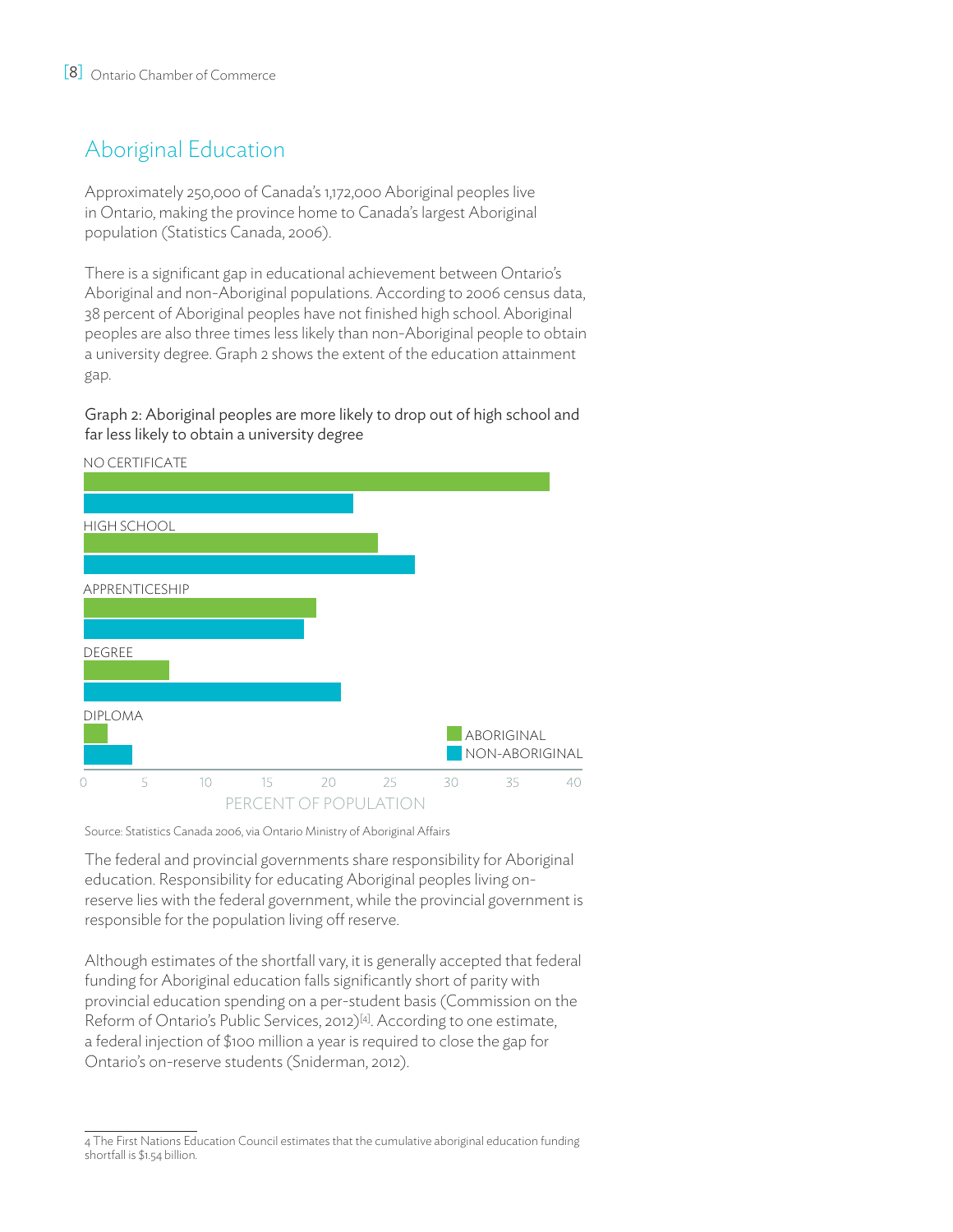The funding gap is problematic: most on-reserve Aboriginal youth attend elementary school on-reserve and high school off-reserve. The underfunding of on-reserve elementary schools often means that students arrive at the secondary level with acute remedial needs (Timmins Chamber of Commerce, 2012, Commission on the Reform of Ontario's Public Services, 2012).

Without government intervention to address the funding inequality between the federal and provincial governments, the gap in educational attainment between Ontario's Aboriginal and non-Aboriginal populations will widen.

Canada cannot afford to ignore the funding gap. The Aboriginal population is the fastest growing component of Ontario's population—growing four times the national average between 2001-2006 (Burleton and Drummond, 2009).

Money alone will not fix the problem. The federal government will need to implement an outcome-focused education strategy designed to raise student test scores and increase graduation rates among Aboriginal students.

Creating a leading-edge workforce requires the full participation of Aboriginal peoples in the labour market. And, the full participation of Aboriginal peoples in the workforce is contingent on providing opportunity through adequately funded, outcomes-focused, and culturally appropriate education.

# FAST FACT

Closing the education and labourmarket gaps between Aboriginal and non-Aboriginal communities would grow Canada's Gross Domestic Product (GDP) by \$401 billion over a 25 year period (Centre for the Study of Living Standards, 2009).

# REcommendation 4

The federal government should close the funding gap for on-reserve Aboriginal education.

## Immigration Reform

If Ontario is to succeed economically, it must embrace its diversity and attract more skilled immigrants that are able to meet Ontario's labour force needs. In order to fill the skills gap, Ontario needs to attract and retain the best and brightest from around the world.

Immigration would need to grow by 250 percent from current levels to compensate for the decline in Ontario's labour force growth brought on by an aging population (Ontario's Expert Roundtable on Immigration, 2012). Yet, over the past decade, Ontario's share of immigrants to Canada has declined from 59.3 percent in 2001, to 40 percent in 2011.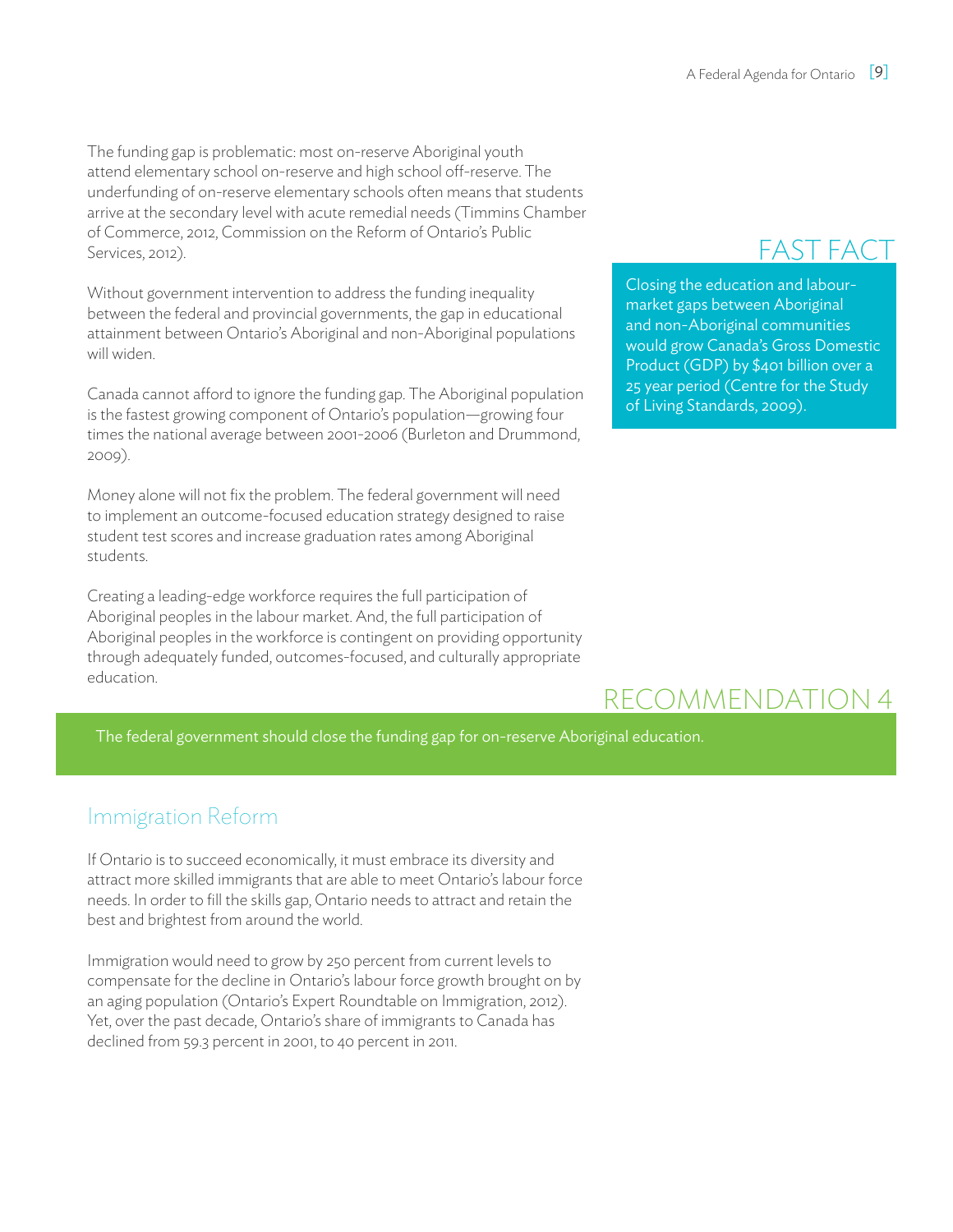Most alarming, the number of economic immigrants to the province, immigrants selected on the basis of their skills or employment prospects, has declined severely over the last decade—from 89,079 in 2001 to 36,939 in 2011 (Ontario's Expert Roundtable on Immigration, 2012). Ontario employers are very concerned.

The competition to attract immigrants is becoming increasingly fierce. Prime Minister Stephen Harper notes that "Canada is going to have to get out there, compete, and make sure we get the immigrants both in terms of volumes and particular attributes: skills, expertise, and investment capacity" (Chase, 2012).

However, recent federal changes to the immigration system have limited the number of skilled immigrants to Ontario and increased the numbers going to other provinces. This comes at a time when Ontario businesses are facing profound skills shortages.

A short-term fix would be to increase Ontario's allocation under the Provincial Nominee Program (PNP). The PNP is a useful tool for provincial governments and employers looking to address specific skill shortages. However, under the program's current rules, which are determined by the federal government, Ontario is allowed to nominate only 1,000 individuals for its PNP compared to 5,000 for Alberta and a total program allocation of 20,665.

Table 2: Ontario is allowed only 5 percent of the 20,000+ immigrants allocated through the Provincial Nominee Program

| Province/Territory | 2012 PNP target | Percent of total |
|--------------------|-----------------|------------------|
| <b>NL</b>          | 300             | 1.5%             |
| <b>PE</b>          | 400             | 1.9%             |
| <b>NS</b>          | 500             | 2.4%             |
| NB                 | 625             | 3.0%             |
| ON                 | 1,000           | 4.8%             |
| <b>MB</b>          | 5,000           | 24.2%            |
| SK                 | 4,000           | 19.4%            |
| AB                 | 5,000           | 24.2%            |
| BC                 | 3,500           | 16.9%            |
| YT                 | 190             | 0.9%             |
| <b>NWT</b>         | 150             | 0.7%             |
| Total:             | 20,665          |                  |

Sources: Ontario Ministry of Citizenship and Immigration, 2012, Citizenship and Immigration Canada, 2012.

Federal government policies have restricted the number of skilled immigrants coming to Ontario.

*Charles Sousa, Former Ontario Minister of Citizenship and Immigration, Ontario Immigration Strategy, 2012*



# FAST FACTs

The number of economic immigrants to Ontario declined by nearly 60 percent from 2001 – 2011.

Ontario and its employers can select only 5 percent of the 20,000+ skilled immigrants arriving in Canada through the federal Provincial Nominee Program.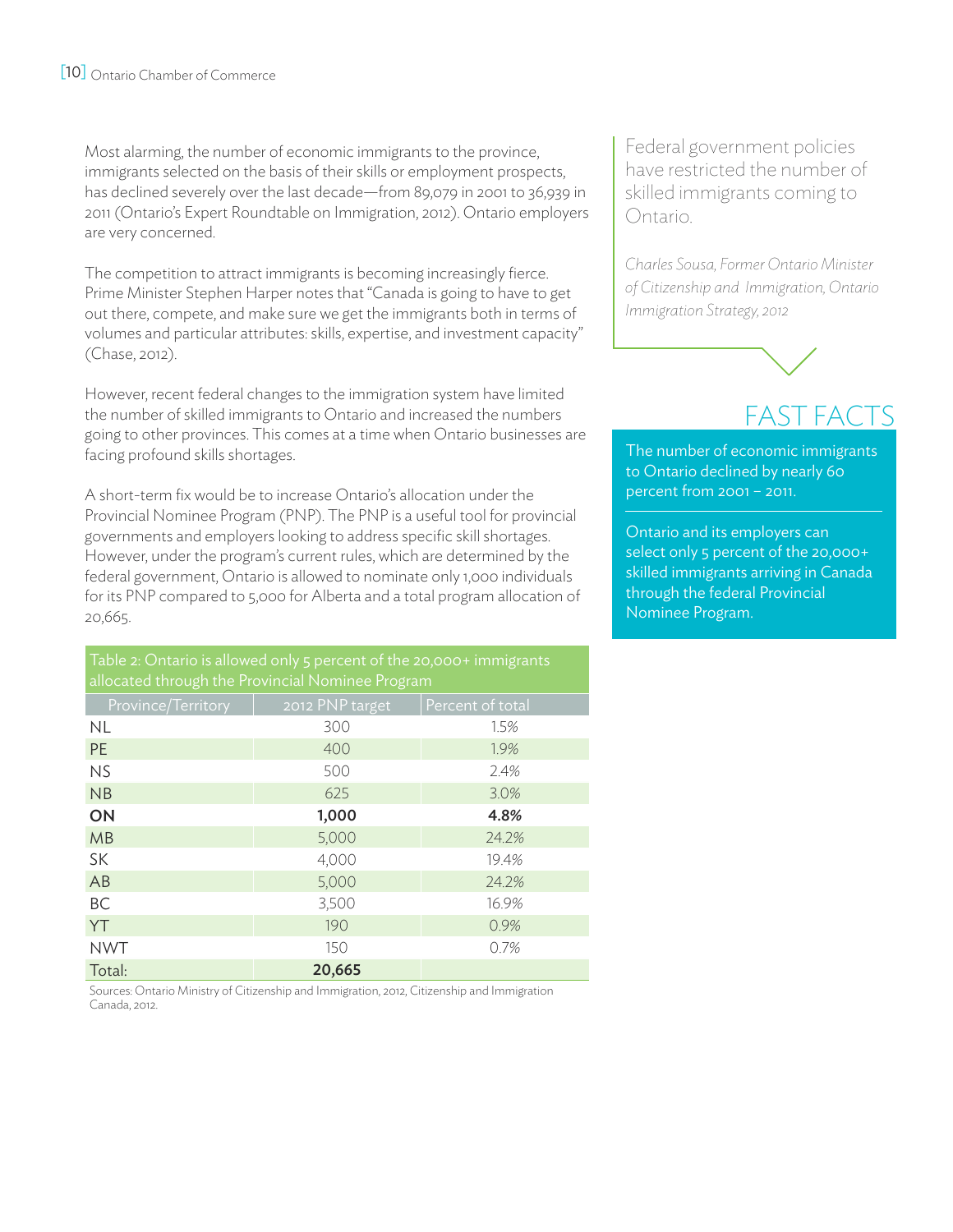# REcommendation 5

Ontario should be permitted to select a greater number of skilled immigrants through the Provincial Nominee Program.

The federal government is now making sweeping changes to the immigration system, most notably by introducing an "Expression of Interest" model that aims to better connect skilled immigrants to employment opportunities. The model requires those seeking to immigrate to file a simplified "Expression of Interest" application with Canadian immigration authorities. The most promising candidates are then invited to submit a full application (Ontario's Expert Roundtable on Immigration, 2012).

As part of this reform, the federal government is also developing a formula to allocate skilled immigrants across the country. Historically, the federal government sets the overall number of immigrants, while the provinces compete to increase their share of skilled immigrants. This is unlikely to change in the new model.

Ontario needs to take an assertive stance on this new and undefined immigration model. The ultimate design of this system should accommodate the needs of employers in Ontario and reverse the declining trend in the number of skilled immigrants to the province.[5]

# recommendation 6

The new federal "Expression of Interest" model for selecting skilled immigrants must accommodate the interests of Ontario and its employers.

<sup>5</sup> See *Expanding our Routes to Success: The Final Report by Ontario's Expert Roundtable on Immigration.*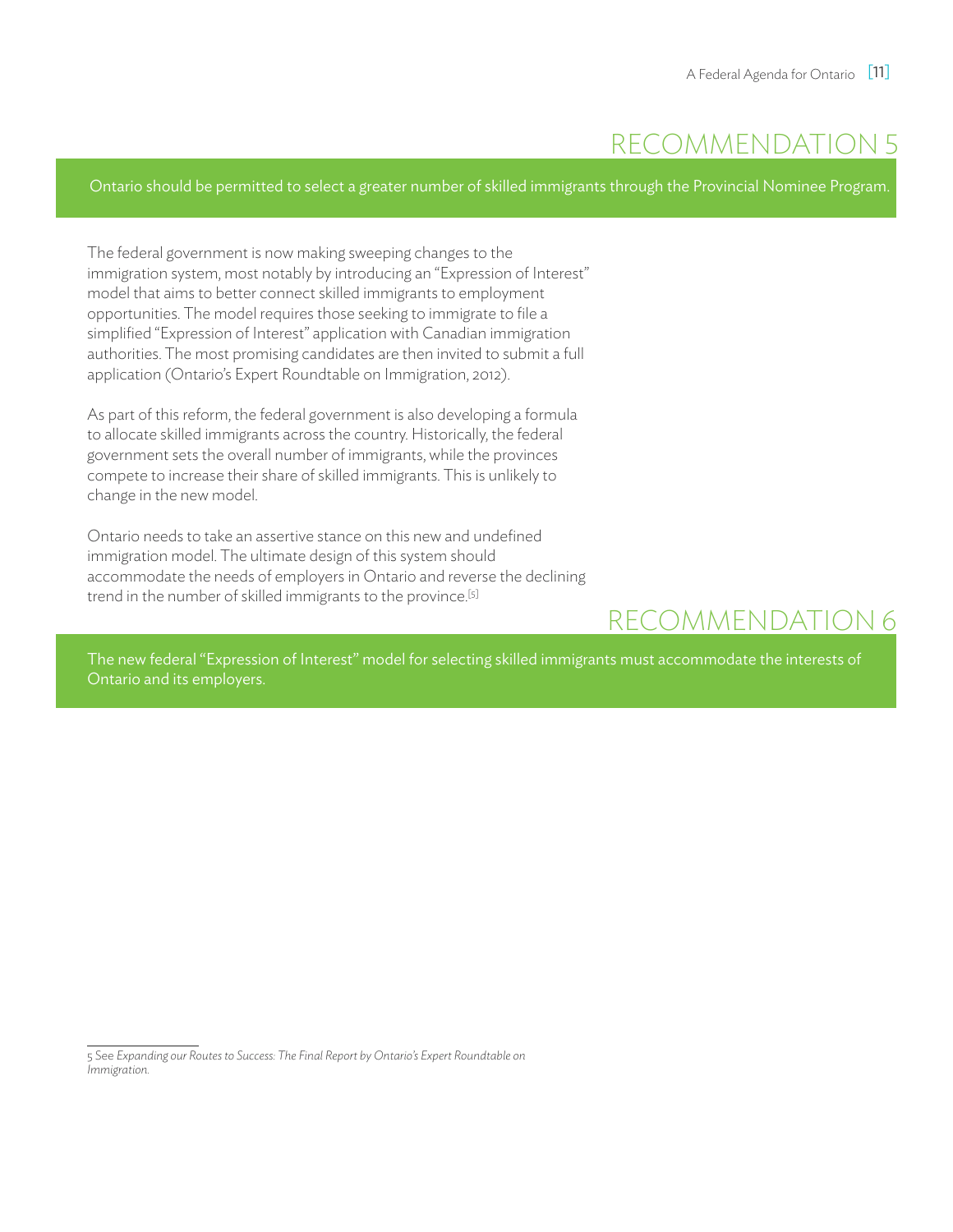# WHEN OUR GOVERNMENTS work together, all Canadians benefit.

#### The federal and provincial governments worked together to harmonize the sales tax to help Ontario businesses compete and create jobs.

The 2008 federal budget referred to provincial sales tax harmonization as the "single most important step provinces with Retail Sales Taxes could take to improve the competitiveness of Canadian businesses" (Department of Finance, 2008). On July 1, 2010, Ontario implemented the Harmonized Sales Tax (HST), with \$4.3 billion in federal support. The HST and other tax reforms are expected to reduce the tax burden on new business investment in Ontario, and will lead to an additional \$47 billion in capital investment, almost 600,000 net new jobs, and higher annual incomes of up to 8.8 percent by 2020 (Mintz, 2009).

#### The federal and provincial governments partnered to provide support to the auto industry to protect hundreds of thousands of jobs in Ontario.

In 2009, the federal and provincial governments partnered to save Ontario's auto industry. Together, they provided loans to GM Canada and Chrysler Canada worth approximately \$14 billion. Premier Dalton McGuinty praised the Canada-Ontario partnership, noting, "this is a huge problem that faces the Ontario economy and the Canadian economy by extension and it is critical that we work together." A recent study found that the auto bailout was cost-effective, given that the cost to the federal and Ontario governments was substantially less than the economic losses that would have occurred without the bailout (Shiell and Sommerville, 2012).

#### Both the federal and provincial government recognize the value of a single national securities regulator and the potential to grow Toronto's already booming financial services sector.

For years, Ontario has been the federal government's "closest provincial ally" in its efforts to create a national securities regulator (Howlett, 2012). Under the current system, securities regulation in Canada is subject to the rules and regulations of 13 different provincial and territorial securities regulators. Canada remains the world's only major industrialized country without a single securities regulator. Discussions to reform Canada's securities regulation system are ongoing. Experts note that a single securities regulator would grant Canadian financial institutions, many of which are based in Toronto, greater access to foreign markets and allow them to expand their operations abroad (Russell, 2012).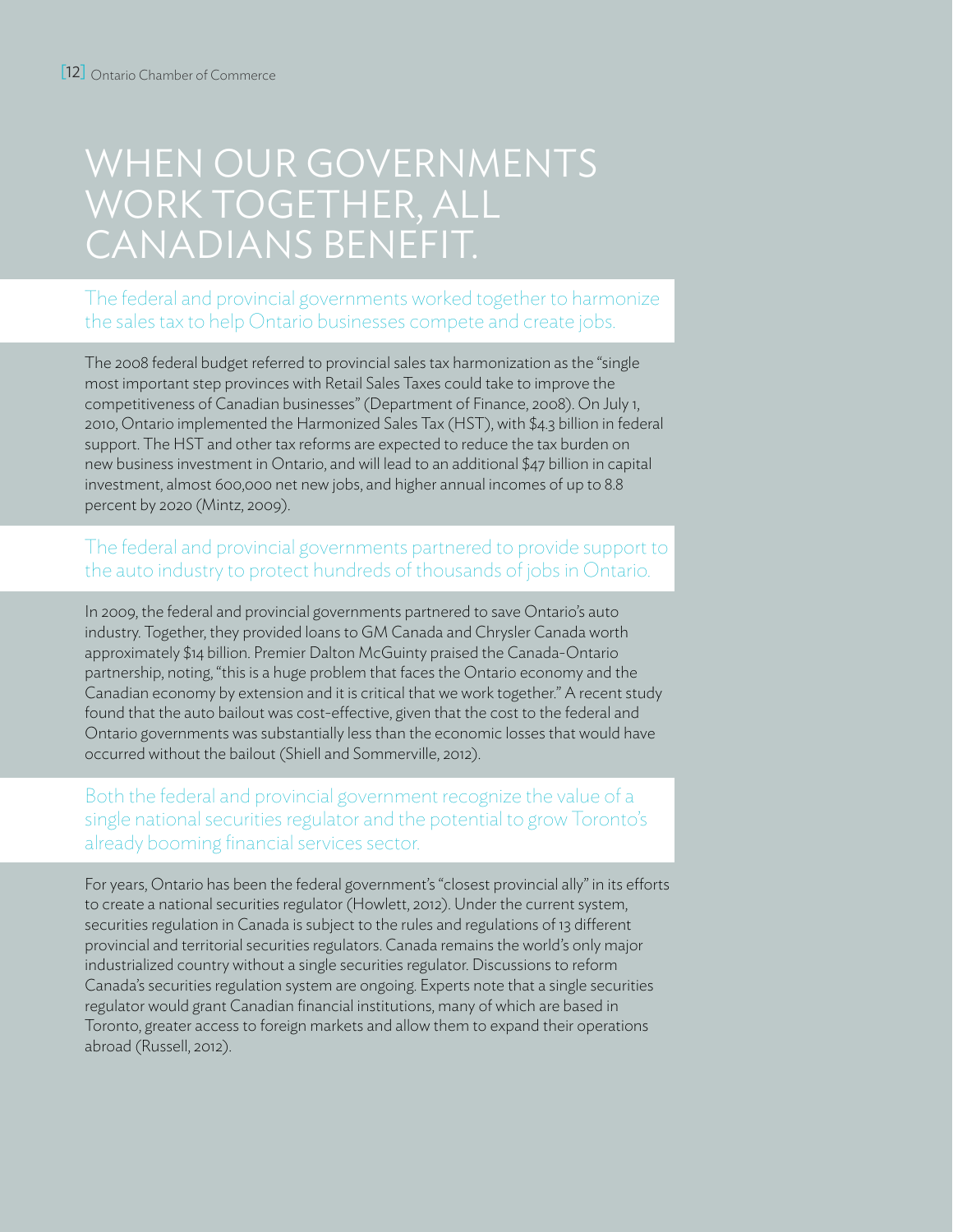IDENTIFYING, CHAMPIONING, AND STRATEGICALLY INVESTING IN OUR COMPETITIVE ADVANTAGES IN THE GLOBAL ECONOMY

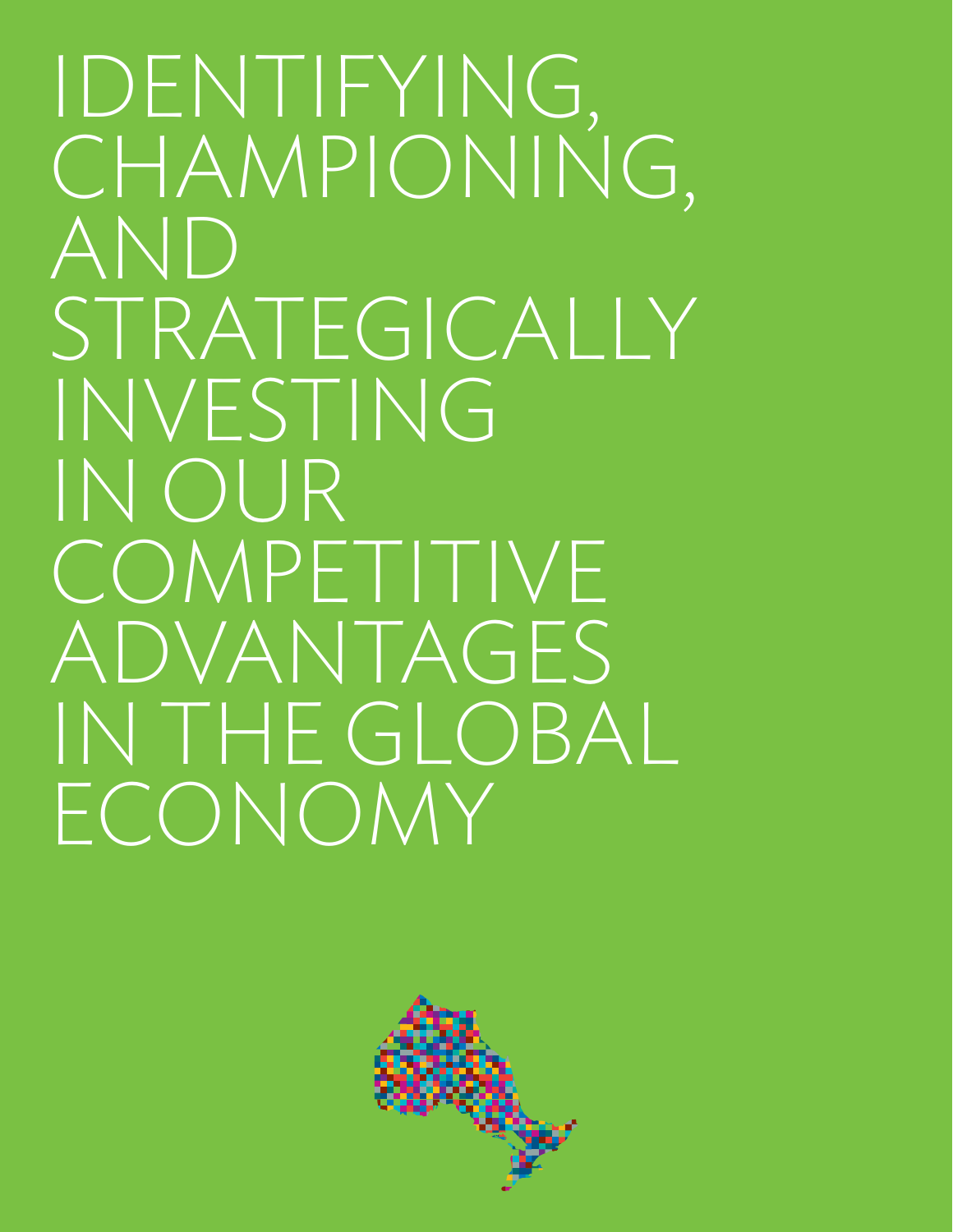# IDENTIFYING, CHAMPIONING, AND STRATEGICALLY INVESTING IN OUR COMPETITIVE INANTAGES II BAL ECONOM

Ontario's prosperity is contingent on the ability of its businesses to thrive in an increasingly competitive global economy. To succeed, Ontario must build a strong foundation for economic growth and invest in its competitive advantages. This requires reorienting public policies to promote strategic sectors and to attract talent and investment.

Many of the policy changes identified throughout this paper will help Ontario build its global competitive advantages in key sectors, including financial and business services, mining, pharmaceuticals, and health.

While Ontario shows great promise in these and a number of other areas, manufacturing deserves special attention given its importance to the provincial and national economy and the fact that it has been particularly hard hit by the global economic downturn.

## A Coordinated Manufacturing Strategy

Despite numerous setbacks, manufacturing remains vital to Ontario and Canada's competitiveness. It accounts for 14 percent of the national GDP, \$1.85 billion in weekly average salaries, 63 percent of Canada's exports, and three-quarters of all private sector research (Canadian Manufacturing Coalition, 2012). The manufacturing industry generates \$3.15 in economic spin-off for every \$1.00 in manufacturing output. Nearly half of Canada's manufacturing industry is in Ontario (see Graph 3).

However, manufacturing employment is down, which means that many good paying jobs have disappeared or migrated elsewhere (see Table 3). The challenges facing the sector are a pressing national problem.

Ontario's economy is undergoing rapid evolution.... New growth sectors for the Ontario economy will be those where we have comparative advantages in the provision of goods and services to markets around the world. Our business models and public policies must adapt accordingly.

*Emerging Stronger, 2012*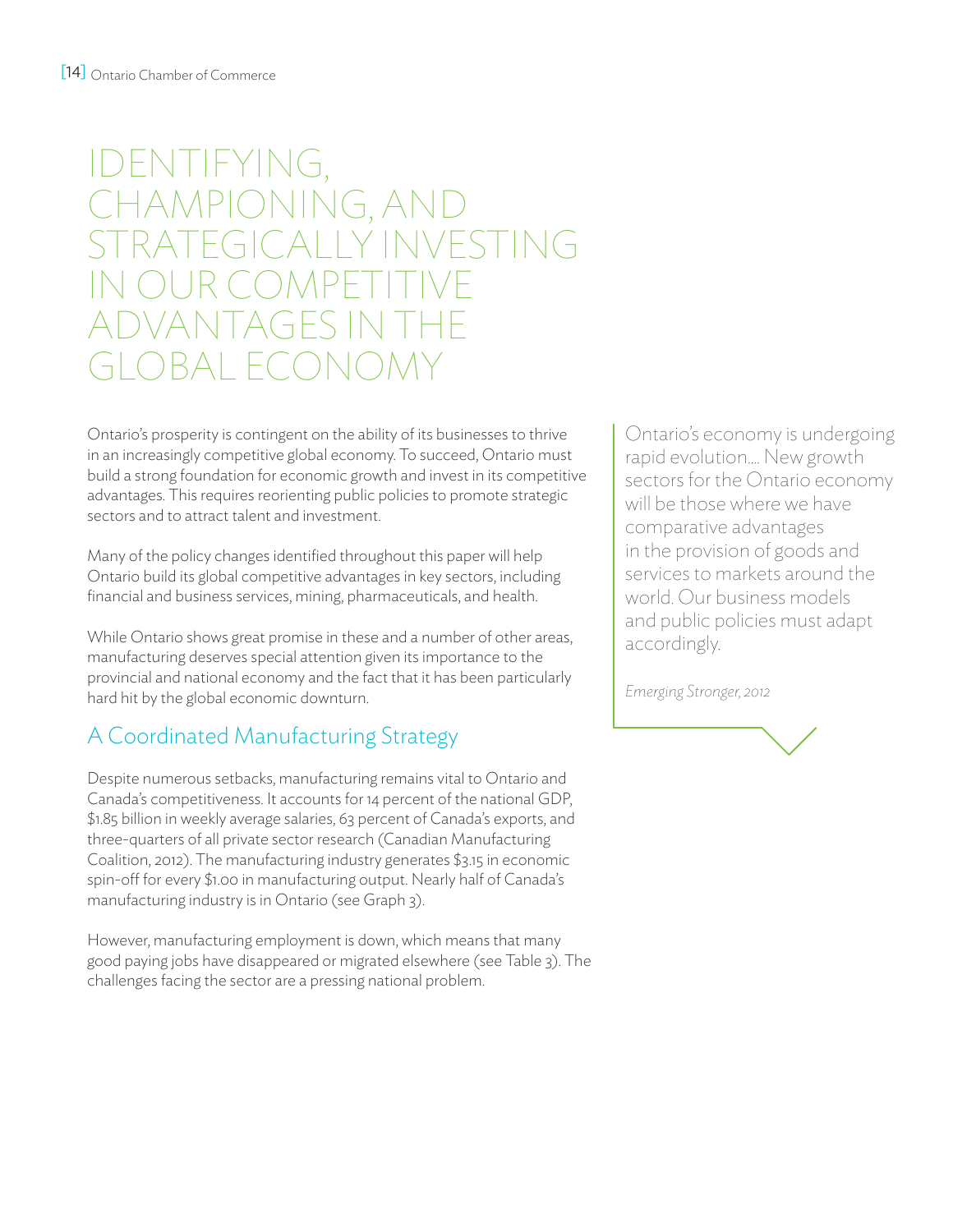

#### Graph 3: Ontario's manufacturing sector is the largest in Canada

Source: Statistics Canada, CANSIM Table 282-0008, 2011

These statistics, however, should not overshadow Ontario's considerable potential in manufacturing. The interplay between Ontario's large agri-food sector and the manufacturing sector is a case-in-point. Ontario is home to Canada's largest food processing sector, with over 3,000 businesses employing 94,000 people, generating revenues totaling roughly \$35 billion (Ontario Ministry of Agriculture, 2012). The vitality of the agri-food sector is largely tied to that of the manufacturing sector, and vice-versa.

| Table 3: Ontario has lost 150,000 manufacturing jobs over the last 5 years |                                 |  |  |         |
|----------------------------------------------------------------------------|---------------------------------|--|--|---------|
| Year                                                                       | 2007   2008   2009   2010       |  |  | - 2011' |
| Manufacturing jobs                                                         | 944,400 896,100 790,500 781,100 |  |  | 794.900 |

Source: Statistics Canada, CANSIM Table 282-0008, 2011.

While it is difficult for Ontario to compete on wages in a global economy, it has several advantages, including a low marginal effective tax rate (METR) of 16.3 percent on new business investment—nearly half of the average American METR and lower than the Organization for Economic Cooperation and Development (OECD) average. Ontario also has a highly skilled workforce, in which roughly 57 percent of adults have either collegeor university-level education—six percent higher than the Canadian average and 26 percent higher than the OECD average (Council of Ministers of Education, 2012).

The Canadian Manufacturing Coalition notes that many of the challenges manufacturers face are beyond government control, including the continued strength of the Canadian dollar. However, government does have a role to play in overcoming other key challenges, including those related to labour shortages, regulatory burdens, and infrastructure (2012).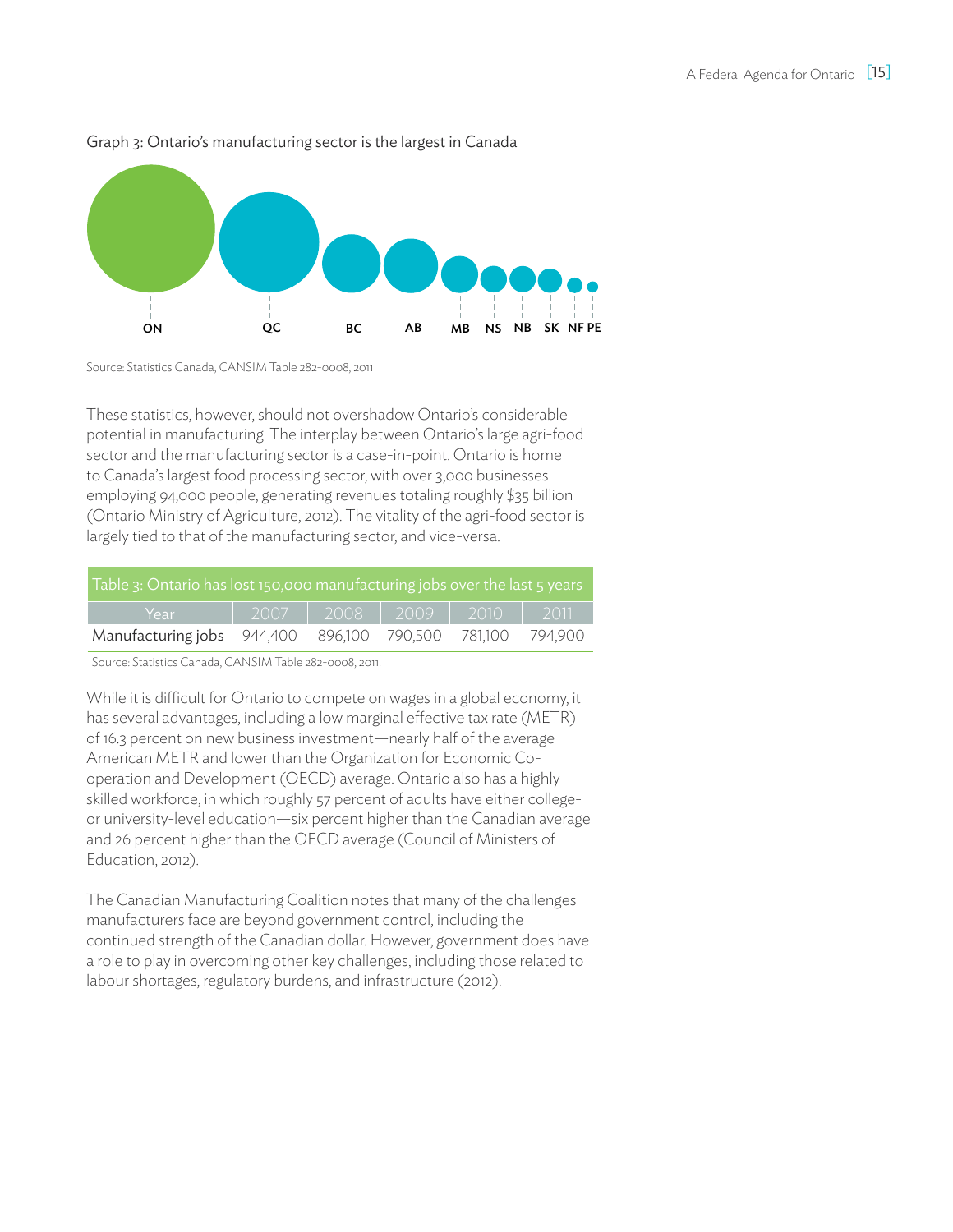The federal government has placed considerable focus on the oil and gas sector for good reason. The sustainable development of the oil sands benefits all Canadians (Gibbon and Roach, 2010). An expanding manufacturing sector that attracts investment, creates good paying jobs, and generates innovation is also critical to the Canadian economy (Cambridge, Greater Kitchener Waterloo, and Guelph Chambers of Commerce, 2012).

| Table 4: Canadian Manufacturing Coalition's Action Plan                                           |                               |                            |  |
|---------------------------------------------------------------------------------------------------|-------------------------------|----------------------------|--|
|                                                                                                   | Provincial action<br>required | Federal action<br>required |  |
| Support investment through<br>strategic programs and taxation                                     |                               |                            |  |
| Strengthen the labour market by<br>increasing the size and skill of the<br>labour pool            |                               |                            |  |
| Strengthen economic integration<br>with the United States                                         |                               |                            |  |
| Support market diversification<br>by focusing on trade agreements<br>and building export capacity |                               |                            |  |
| Reduce the regulatory burden by<br>reducing compliance costs and<br>eliminating duplication       |                               |                            |  |

We need policies that promote positive provincial convergence and the development of competitive manufacturing and service industries, and that also reflect the practical reality that Canada's economic prosperity and political equilibrium ultimately depends on the economic strength of all provinces, especially populous Ontario.

*Dodge, Burn, and Dion, 2012*

Source: paraphrase of the Canadian Manufacturing Coalition's Manufacturing Our future: A Manufacturing Action Plan for Canada, Driving Investment, Creating Jobs, Growing Exports. For the full report, see http://www.cme-mec.ca/download.php?file=h8q5gph6.pdf.

In a recent survey, Canadian manufacturers identified five priority action items for public policy. None of these priority items recognize jurisdictional divides. Governments of all levels, together with industry, will need to coordinate their efforts to develop an explicit strategy to maintain and promote our global competitiveness in manufacturing.

# REcommendation 7

The federal and provincial governments, together with Canada's manufacturing industry, need to develop a coherent and coordinated strategy to fulfill Canada's global manufacturing promise.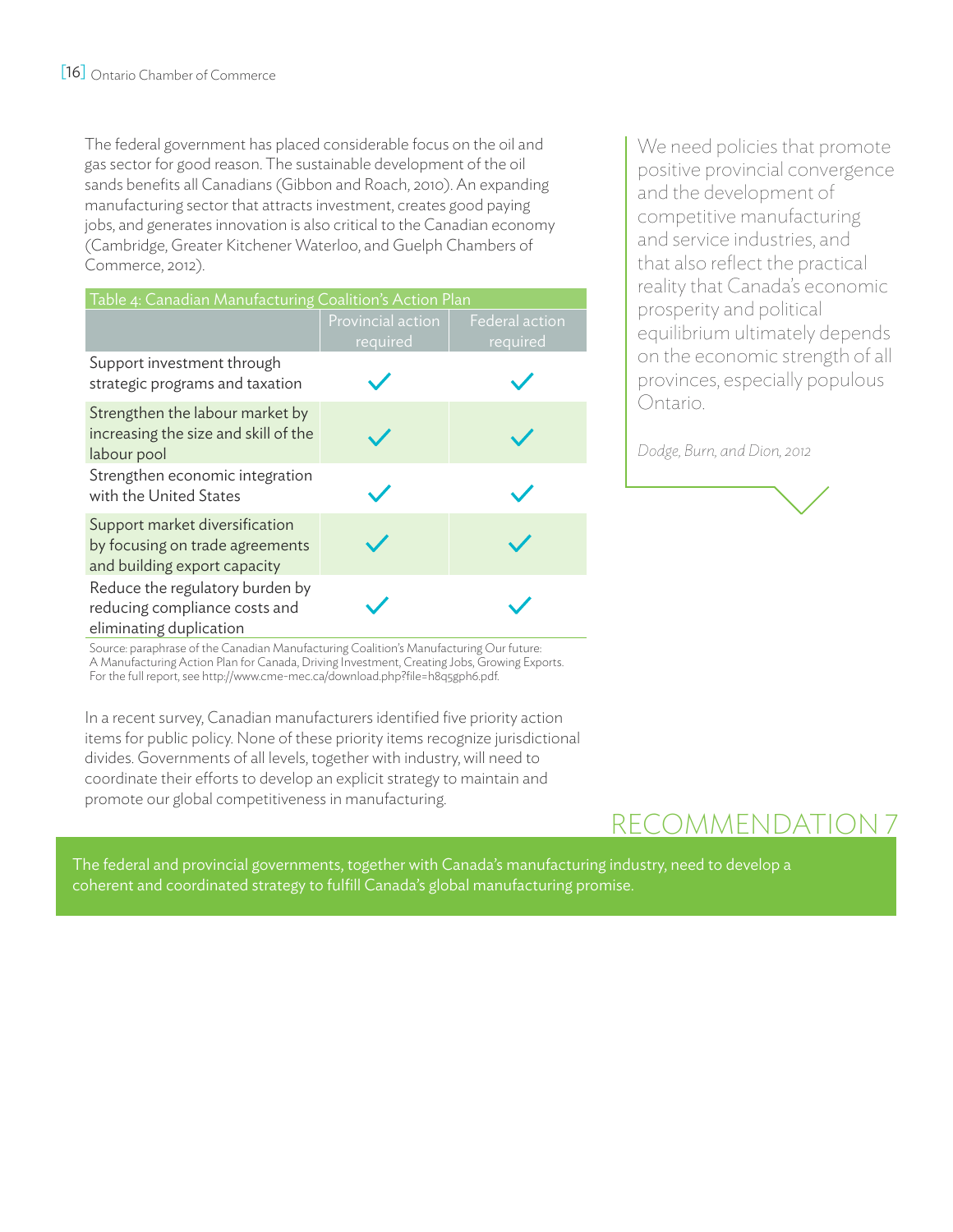### **Infrastructure**

Modern infrastructure is critical to Ontario's competitiveness. According to a 2012 OCC survey, after deficit and red tape reduction, business' number one public policy priority is infrastructure renewal.

This year alone, the Government of Ontario will invest almost \$13 billion in infrastructure. That is nearly twice as much as the federal government will spend on infrastructure in all of Canada (Ontario Ministry of Finance, 2012). Despite the fact that the provincial government spends significantly more than the federal government on infrastructure, federal policy can be a barrier to maximizing return on provincial investment. There are two reasons behind this.

First, the federal funding model for some programs is unprincipled. *The Building Canada Plan* is the largest federal infrastructure program and provides the same base funding to every province, irrespective of population size (Ontario Ministry of Finance, 2008). As a result, Ontario received approximately \$970 million less than a per capita share of this federal infrastructure fund.

The OCC believes that the federal funding formula for broad-based, general spending programs, such as roads and bridges, should be allocated to the provinces on a per capita basis. Federal funding for targeted programs, such as borders and transit, should be focused on where they generate the biggest return such as transit ridership and border traffic.

Second, federal infrastructure investment distorts provincial and local decision making. The intersection of the current federal practice of "incrementality," whereby federal dollars must support projects that would otherwise not go forward, with requirements for cost-sharing, skews "investment incentives and decision-making away from maximizing economic outcomes" (Ontario Ministry of Infrastructure, 2012). Given the relative size of their investments, federal infrastructure priorities should be aligned with provincial priorities, not vice versa.

The province has identified two major infrastructure priorities for its share of federal investment.

First, Ontario and Canada are in need of a federally-led National Transit Framework. Congestion in the Greater Toronto Hamilton Area (GTHA) costs \$6 billion in lost productivity annually (Toronto Board of Trade, 2010). Furthermore, according to the Conference Board of Canada, each dollar of capital investment in the GTHA's transit plan would boost Ontario's GDP by \$1.19 (Gill et al., 2011).

# FAST FACT

For \$970 million, Ontario could expand Highway 427 north and build a new Highway 7 between Kitchener and Guelph, with \$170 million left over for additional infrastructure projects.

a new Highway 7 between Kitchener and Guelph would also cost \$400 million.

The federal, provincial, and municipal governments need to work together to fund the infrastructure that makes Ontario communities prosperous.

*Gary McNamara, Association of Municipalities of Ontario, 2012*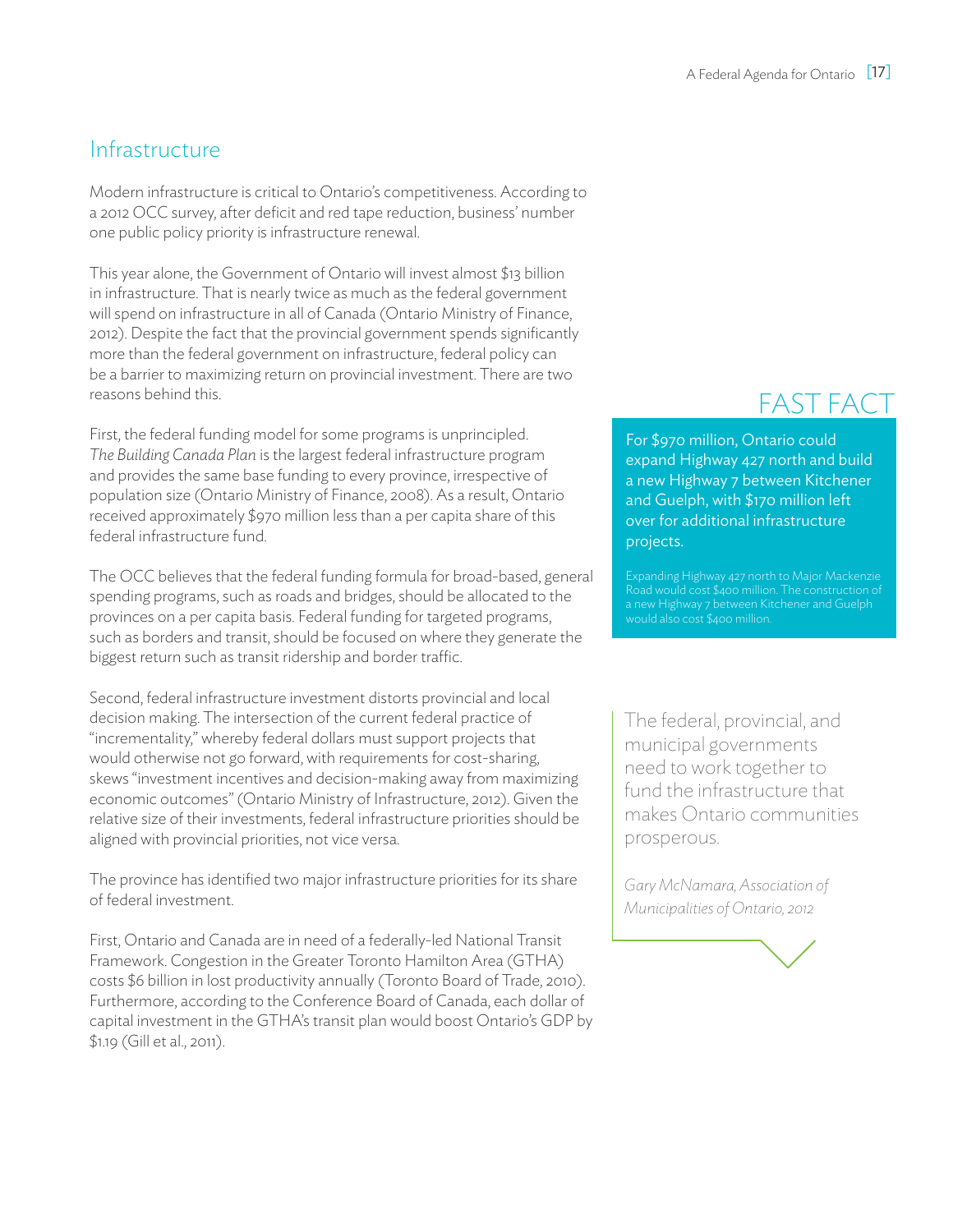Second, federal support is required to develop the Ring of Fire, Ontario's 100-year mining opportunity in the North. In order to realize the region's potential, massive investment is needed in electricity transmission, broadband, and all-weather roads. Addressing crumbling infrastructure on-reserve is a necessity as well. As a first step, we recommend the federal government designate a Minister responsible for the Ring of Fire.

Current federal infrastructure programs expire in 2014. The federal government is now consulting Canadians on their priorities for federal investment. It is important to note that we are not necessarily calling for more federal infrastructure spending, but better and more strategic spending aligned with provincial and local priorities and designed to maximize the return on investment.

# REcommendation 8

Federal investments in infrastructure should be strategic, coordinated with provincial priorities, and allocated on a principled basis (per capita or targeted).

## Innovation and Industrial Supports

The provincial and federal governments are active in the business supports space. Both levels of government fund dedicated agencies that provide supports to target regions and both provide general incentives and granting programs to spur business investment and innovation. However, their efforts across the suite of these programs appear disjointed.

This lack of coordination has "resulted in considerable duplication and overlap in a number of innovation support areas, and which has introduced confusion among the very companies these policies are intended to support. Moreover, such duplication and overlap gives rise to important questions about the cost-effectiveness of Canada's collective effort" (Creutzberg, 2012).

Both levels of government have or are undertaking reviews of their economic development programs and other grants to business in order to streamline and deliver a greater return on investment. However, it does not appear that they are coordinating their efforts.

Experts note that if governments are to maximize the return on investment in industrial supports, they should untangle and rationalize who does what (Mendelsohn, 2010).

There is a tremendous amount of support programs offered by the government; however, navigating these supports is challenging. It can be difficult to figure out which program applications are the best to dedicate our limited resources to completing.

J*ane Wu, Co-Founder & Chief Happiness Officer at Penyo Pal*

# recommendation 9

The federal and provincial governments should coordinate their business supports and, where possible, untangle and rationalize who does what.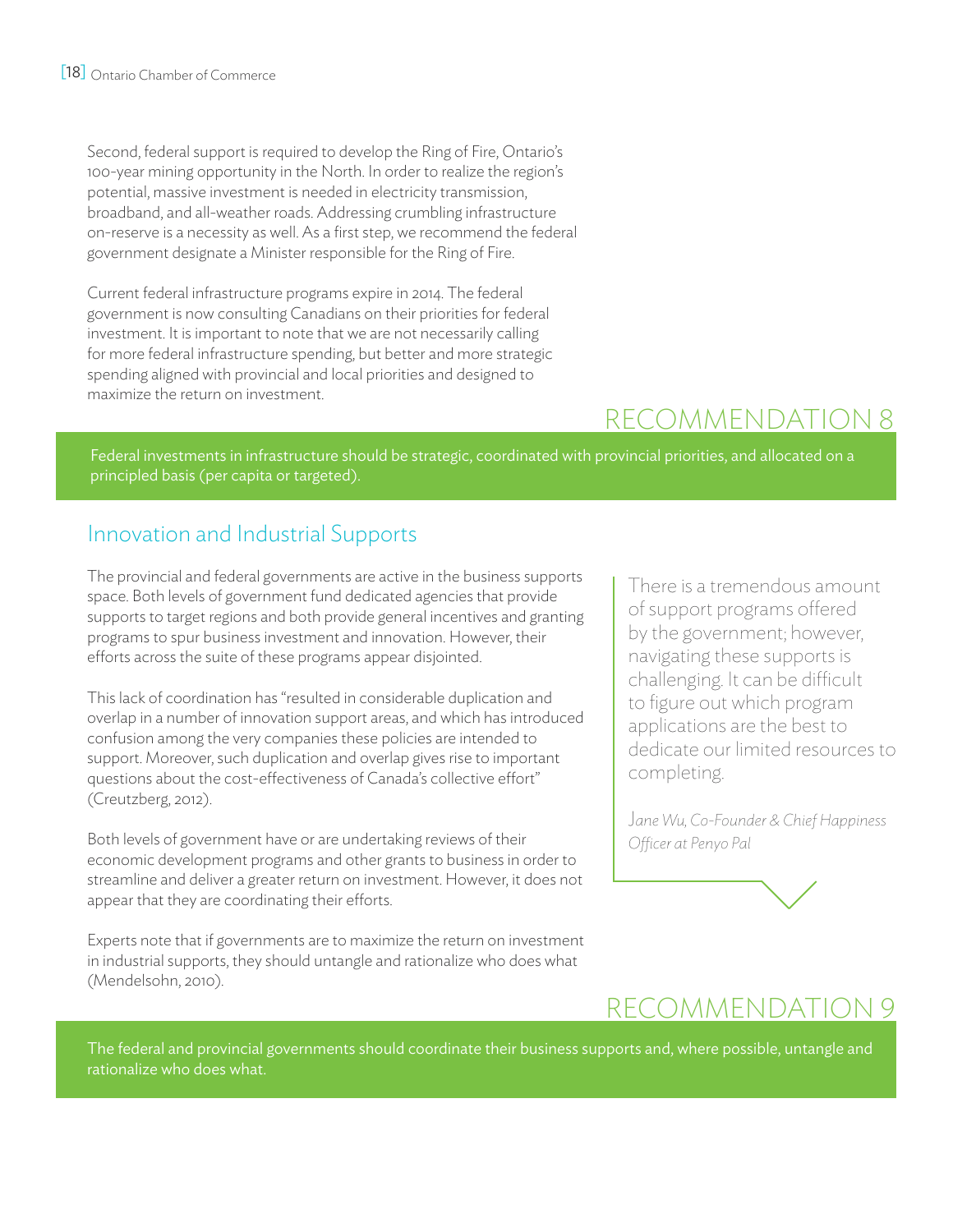### Economic Development Funding

Generally speaking, the purpose of federal regional economic development agencies and funds is to help businesses become more competitive, innovative, and productive (FedDev Ontario, 2012). This, in turn, drives economic and community development. They also play an important advocacy role within the federal government on behalf of their regions.

There are two main issues with respect to federal regional economic development funding in Ontario. First is the funding model, which underserves Ontario and Ontario businesses.

As shown in Table 5, the allocation of federal development funding appears unprincipled. the Federal Economic Development Agency for Southern Ontario's (FedDev Ontario) budget is \$17.61 on a per capita basis. FedNor's, the Federal Economic Development Agency for Northern Ontario, budget is \$42.15 per capita. Combined, Ontario receives \$19.20 on a per capita basis— much less than Quebec and Atlantic Canada.

Table 5: Ontario businesses receive less federal economic development support than businesses in any other part of the country

| Agency                                               | $2011 - 12$<br>funding | Approximate<br>population of<br>region covered<br>by fund | Per capita<br>funding |
|------------------------------------------------------|------------------------|-----------------------------------------------------------|-----------------------|
| Atlantic Canada<br>Opportunities Agency              | \$317,945,000          | 2,357,325                                                 | \$134.88              |
| Canada Economic<br>Development for Quebec<br>Regions | \$296,549,000          | 7,979,663                                                 | \$37.16               |
| FedNor and<br><b>FedDev Ontario</b>                  | \$256,774,000          | 13,372,996                                                | \$19.20               |
| <b>Western Economic</b><br>Diversification           | \$195,530,000          | 10,661,130                                                | \$18.34               |
| Canadian Northern<br>Economic Development<br>Agency  | \$44,179,000           | 111,663                                                   | \$395.64              |

Source: OCC research.

# REcommendation 10

Federal economic development funds should be distributed on a principled basis to ensure businesses and communities in every province and region are provided with comparable federal supports.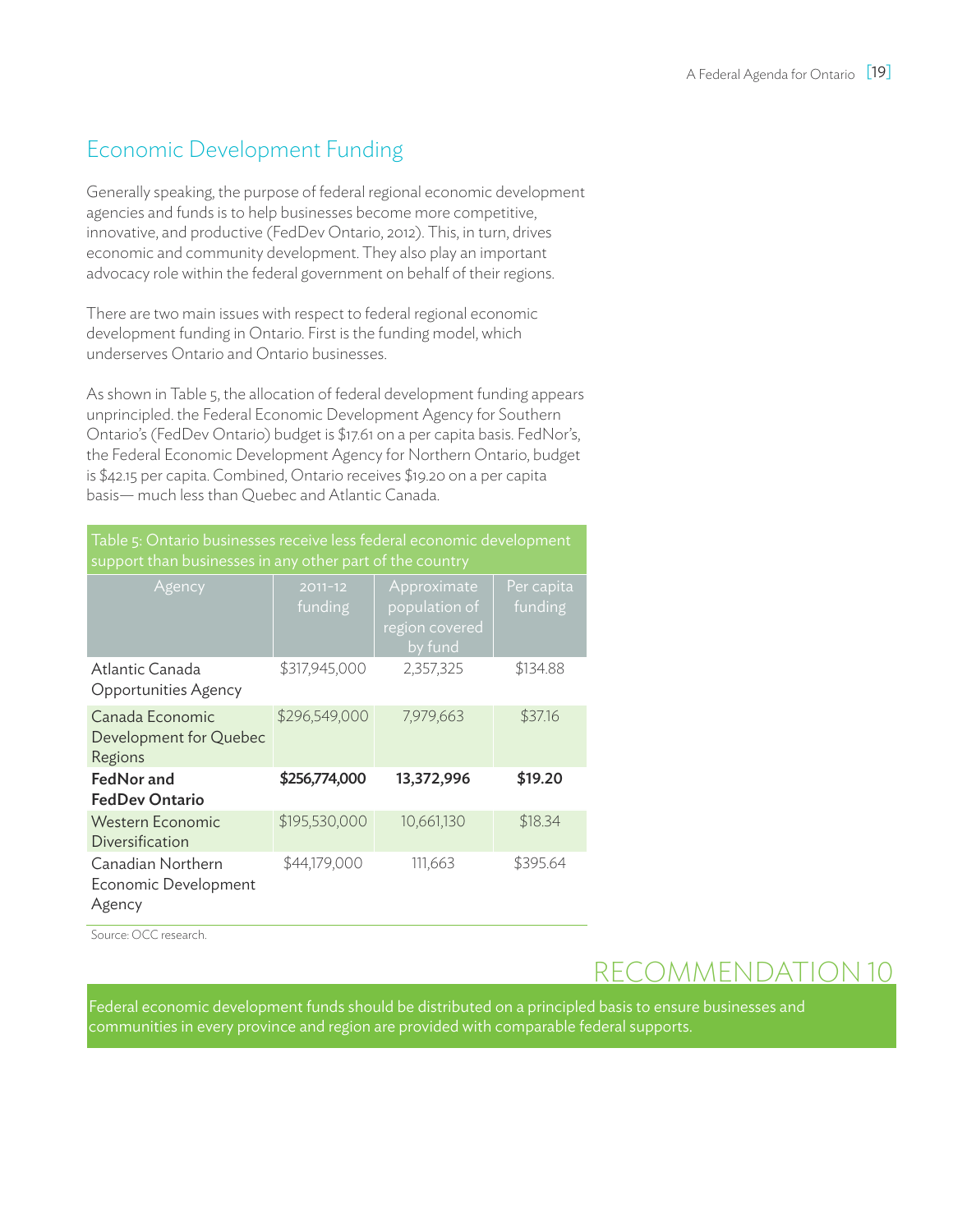Second is the uncertain future of FedDev Ontario. The agency was established in 2009 with a five-year mandate to drive economic and community growth in southern Ontario. The impetus for the creation of FedDev Ontario was to ensure that southern Ontario remains a key contributor to the Canadian economy as a whole.

FedDev Ontario has had a significant impact on job creation in southern Ontario. For example: for the last three years, FedDev Ontario has partnered with the Canadian Manufacturers and Exporters through the SMART program. SMART helps manufacturers with an export focus invest in their productivity, commercialize new technologies, and enter new domestic and foreign markets. SMART has helped 800 southern Ontario businesses improve their ability to compete internationally and has leveraged \$95 million for small and medium sized enterprises in southern Ontario. According to the Canadian Manufacturers and Exporters, federal government support will contribute to the creation of 5,000 new jobs (Goodyear, 2012).

Some question the efficacy of regional economic development funding (Milligan, 2005). However, the success of FedDev Ontario, demonstrated in part by its positive results among southern Ontario businesses, suggests a strong case for making the federal funding for such economic development efforts permanent in Ontario.

[FedDev Ontario] has given everyone in southern Ontario a louder voice at the table.

*Gary Goodyear, Minister responsible for FedDev Ontario, 2012*

# recommendation 11

The Federal Economic Development Agency for Southern Ontario (FedDev Ontario) should be made permanent and allocated long-term funding.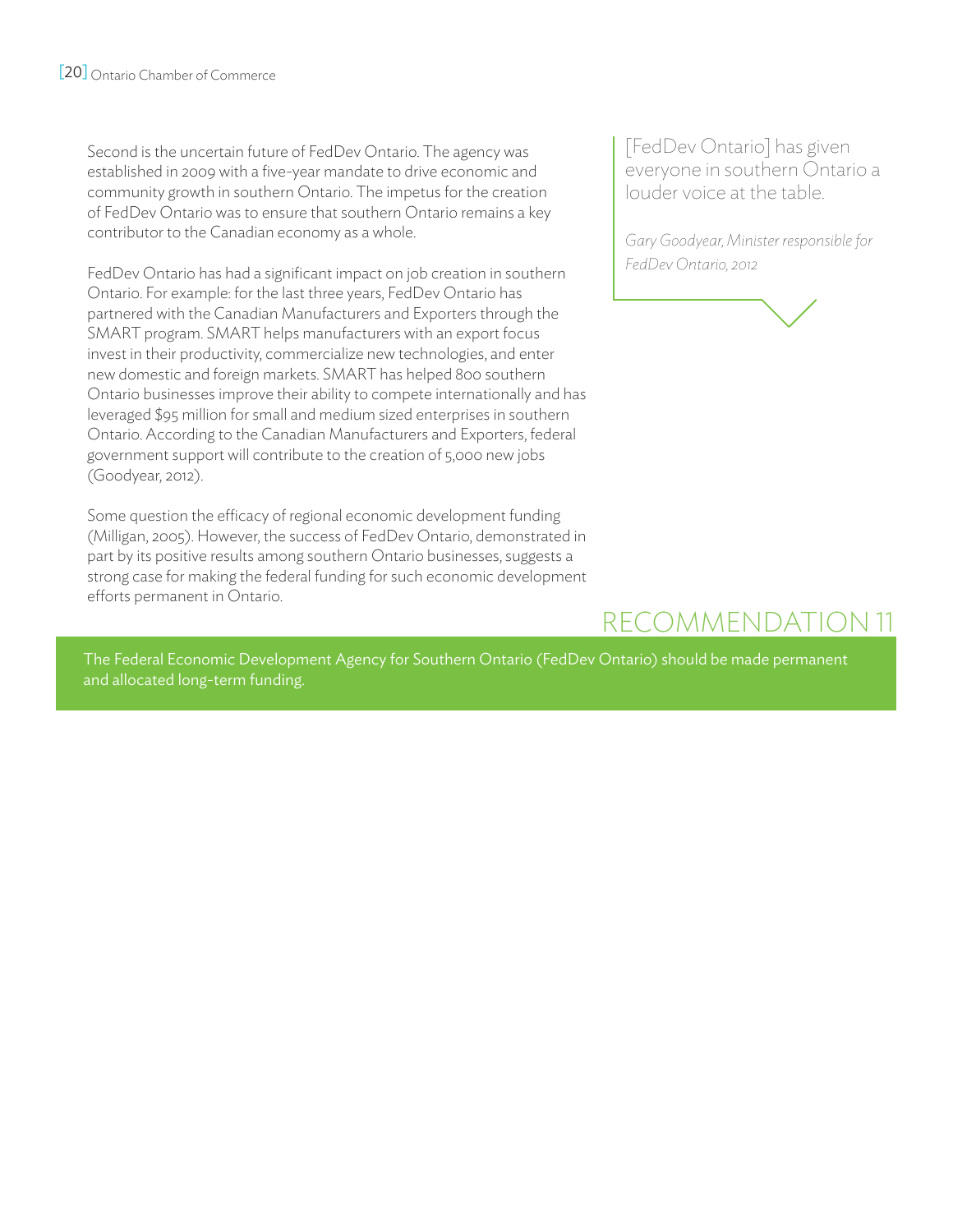# RESTORING FISCAL BALANCE

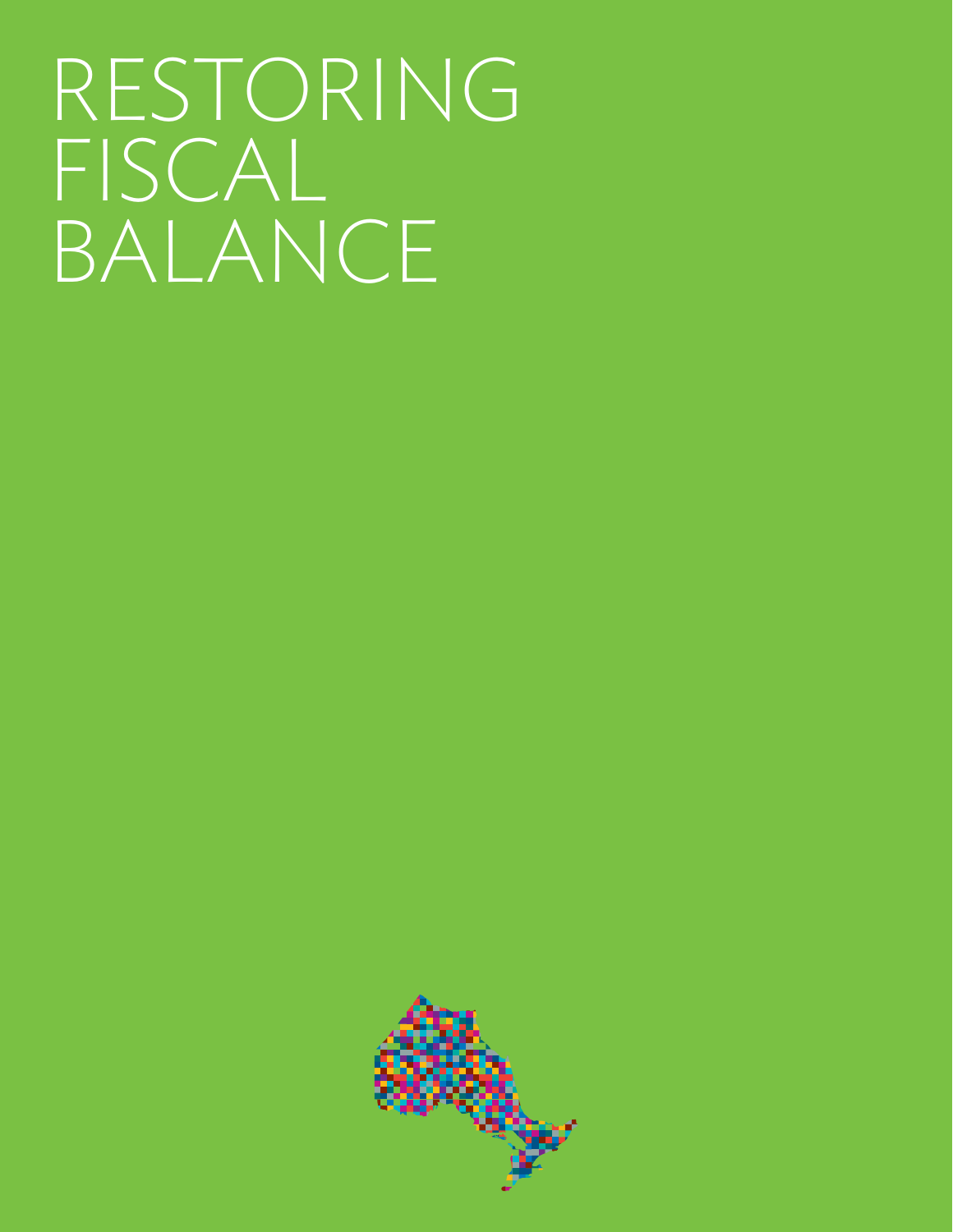# RESTORING FISCAL BALANCE

The method by which the federal government taxes and redistributes wealth across the country is a significant burden on Ontario's competitiveness and ability to compete globally.

The OCC advocates that the provincial government should continue to pursue principled federal transfers and that the federal government should fix those policies that lower Ontario's fiscal capacity—the capacity for Ontario to spend on programs and services for its population.

## **Equalization**

Equalization is a \$15 billion federal government transfer program. Its aim is to address the disparities in revenue raising (fiscal) capacity among provinces (Department of Finance, 2012).

Equalization payments are designed to "enable less prosperous provincial governments to provide their residents with public services that are reasonably comparable to those in other provinces, at reasonably comparable levels of taxation" (Department of Finance, 2012).

"The program is", according to the Mowat Centre's Matthew Mendelsohn, "the expression of Canadians' commitment to the principle that all of us, wherever we live, should have full access to the benefits of Canadian citizenship and equality of opportunity" (MacKinnon, 2011). For this reason, equalization is embedded in our Constitution.

Since the program's inclusion in the Constitution, Equalization has redistributed more than \$300 billion, mostly from the Ontario, Alberta, and British Columbia tax bases to the rest of Canada.

Until 2009, Ontario was the only province to have never received Equalization payments. However, for a variety of reasons, including the economic downturn and its blistering impact on Ontario's manufacturing industry, Ontario has received Equalization payments since 2009.

Though Ontario receives Equalization payments, it remains a net contributor to the program. In 2012–13, Ontario will contribute roughly \$6 billion to the Equalization program and will receive \$3.3 billion in return. This means that its businesses and residents contribute \$2.7 billion more to the Equalization program than they get back.

Ontarians are not receiving adequate return on their disproportionate investment in the federal transfer system.

*Emerging Stronger, 2012*



# FAST FACT

Ontarians net contribution to the Equalization program is roughly equivalent to 20 percent of the provincial deficit.

to the Equalization Program (\$2.7 billion) by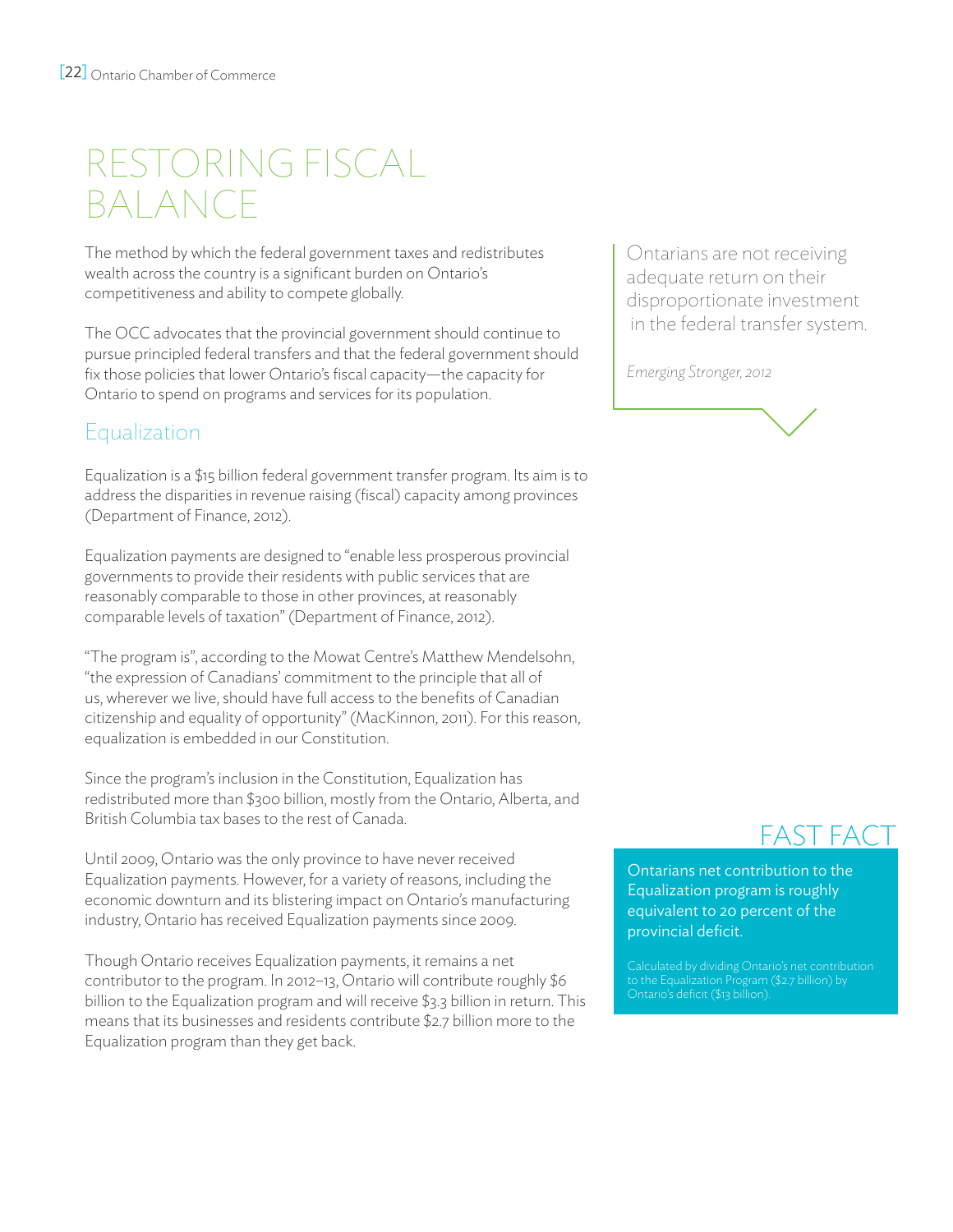A fairer, more transparent Equalization program would reflect the changing structure of Canada's economy and cease to underserve Ontarians.

A positive step would be to incorporate the cost of delivering services into the Equalization program. At present, the federal government only looks at fiscal capacity when calculating Equalization payments. It does not take into account the actual cost of delivering those services.

Given that civil servant salaries are the single largest government expenditure, a simple way of incorporating cost into the formula could be to take the provincial average wage into account (see Table 6).<sup>[6]</sup> The federal government has studied this option- it should do so again given current imbalances in the federation.

| Table 6: Ontario's average wage is among the highest in Canada |               |  |  |
|----------------------------------------------------------------|---------------|--|--|
| Province                                                       | Average wage, |  |  |
|                                                                | October 2012  |  |  |
| <b>NL</b>                                                      | \$23.30       |  |  |
| <b>PE</b>                                                      | \$20.22       |  |  |
| <b>NS</b>                                                      | \$20.94       |  |  |
| NB                                                             | \$19.96       |  |  |
| QC                                                             | \$22.38       |  |  |
| ON                                                             | \$24.38       |  |  |
| MB                                                             | \$21.68       |  |  |
| <b>SK</b>                                                      | \$24.91       |  |  |
| AB                                                             | \$27.50       |  |  |
| <b>BC</b>                                                      | \$23.80       |  |  |

Source: Statistics Canada 2012. Average hourly wages of employees by selected characteristics and profession, unadjusted data, by province (monthly). http://www.statcan.gc.ca/tables-tableaux/ sum-som/l01/cst01/labr69a-eng.htm.

A program of equalization that ignores the expenditure side cannot be defended on economic efficiency and equity grounds.

*Anwar Shaw, 1996*

# recommendation 12

The Equalization program should be reformed to redress the net redistribution away from Ontario. One way to fix the formula could be to include both fiscal capacity and the varying cost of delivering services in provinces.

<sup>6</sup> To prevent the provinces from gaming the system by artificially boosting public sector wage, the Equalization formula could focus on average private sector wages.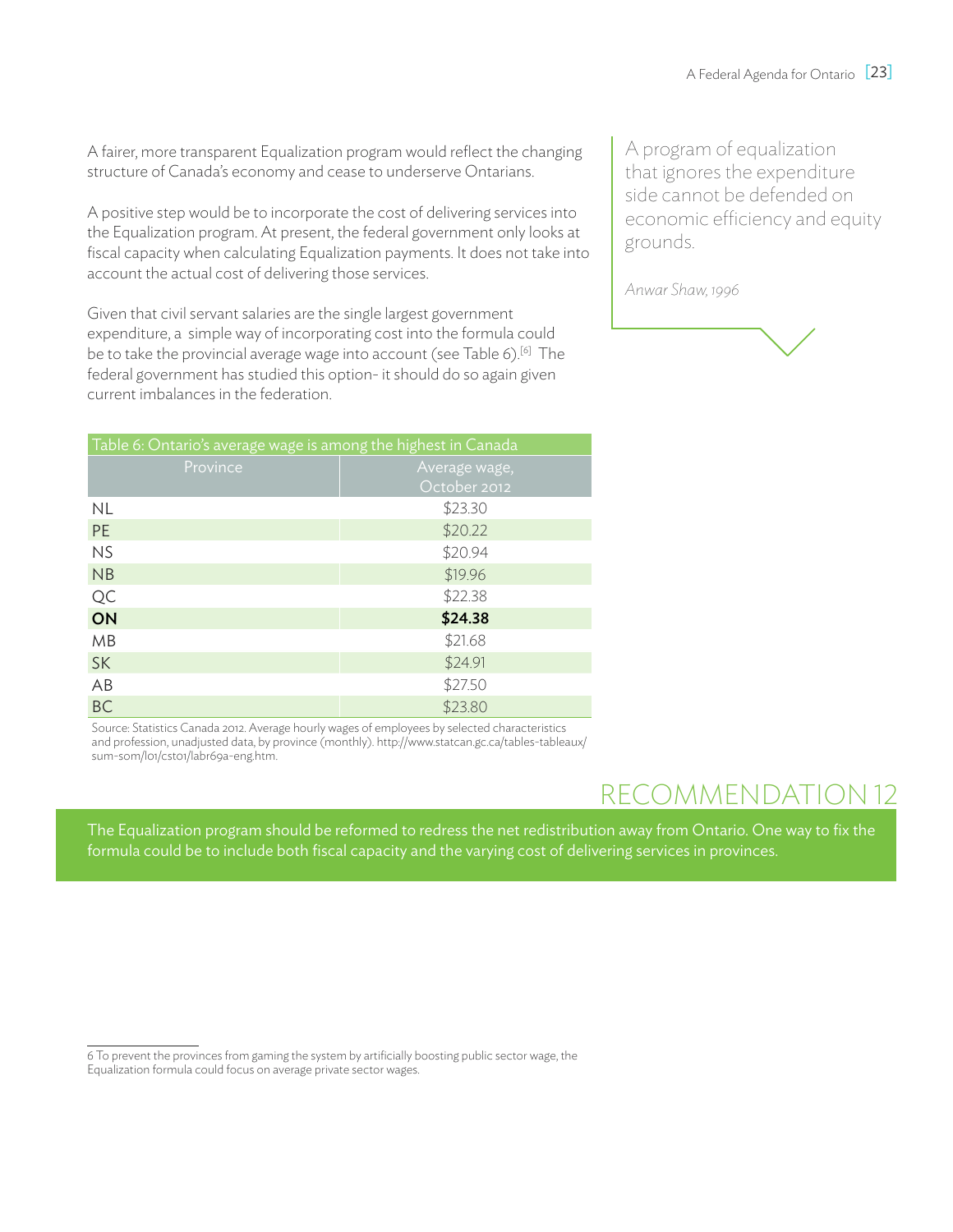# Closing the Gap

Overall, Equalization is a proxy for the general problems with federal transfers to the provinces. Ontario residents and businesses pay significantly more into the federation than what they get back in terms of services. In his report to the provincial government, Don Drummond pegged that gap at \$12.3 billion (Commission on the Reform of Ontario's Public Services, 2012).

Why is the gap an issue? As Drummond notes, "these are resources that would have been available to Ontarians" (Commission on the Reform of Ontario's Public Services, 2012). The transfer system, in other words, is a significant drain on the province's capacity to invest and continue building the assets necessary to achieve Ontario's global ambitions.

Note, Ontario's fiscal capacity falls from fifth to ninth among provinces after Equalization is taken into account (see Graph 4).

#### Graph 4: Ontario's fiscal capacity drops from fifth to ninth after Equalization is taken into account

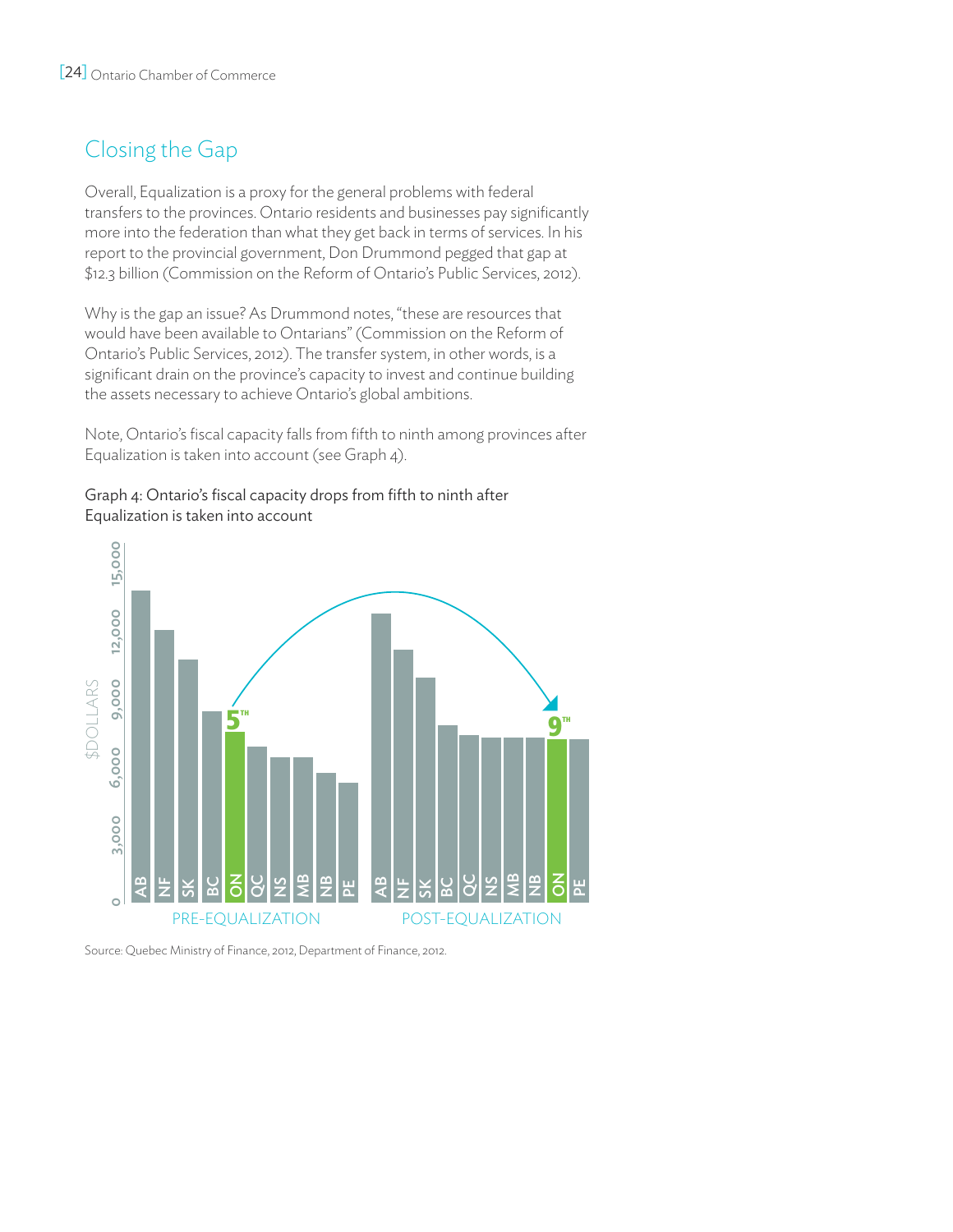This drain on Ontario's resources could not be happening at a worse time.

Ontario's 8.3 percent unemployment rate is almost a full point above the national average (Statistics Canada, 2012). Its economic growth rate will hover around two percent for the foreseeable future; a far cry from the three-four percent growth it enjoyed in previous decades. And its manufacturing sector has been battered by weakened U.S. demand and a strong Canadian dollar.

Canada's Parliamentary Budget Office predicts that as a result of population aging, provincial government health spending as a share of GDP will rise from 7.6 percent in 2011 to 12.1 percent in 2050 (Bartlett et al., 2012). The rise in health spending is representative of the increasing weight being born by provincial governments as the population ages (Ibid, 2012).

Dramatically reducing the federal government's net transfer away from Ontario is vital to ensuring that Ontario remains competitive.

# recommendation 13

Closing the \$12.3 billion gap between what Ontarians pay into the federation and what they get back should be a pressing federal and provincial priority.

The province has a key role to play as a data aggregator and communicator in the campaign to re-balance national public policies in the federation.

The provincial government should release evidence-based analysis and principled solutions to fix current imbalances in federal public policies. Ontario may need to reallocate public service capacity and engage experts in order to understand and promote its interests on these issues.

The formation of the Expert Roundtable on Immigration and the subsequent release of a provincial immigration strategy is a positive step that should be replicated across the suite of programs identified here.

In short, Ontario needs to be more assertive in pursuing the province's priorities on the national stage. Until Ontario gets its elbows out, the federal government will have limited incentive to make the program changes that will help Ontario transform its economy.

# REcommendation 14

The provincial government should develop and release principled solutions and be more assertive on the national stage in order to rebalance federal public policies that hinder its global competitiveness.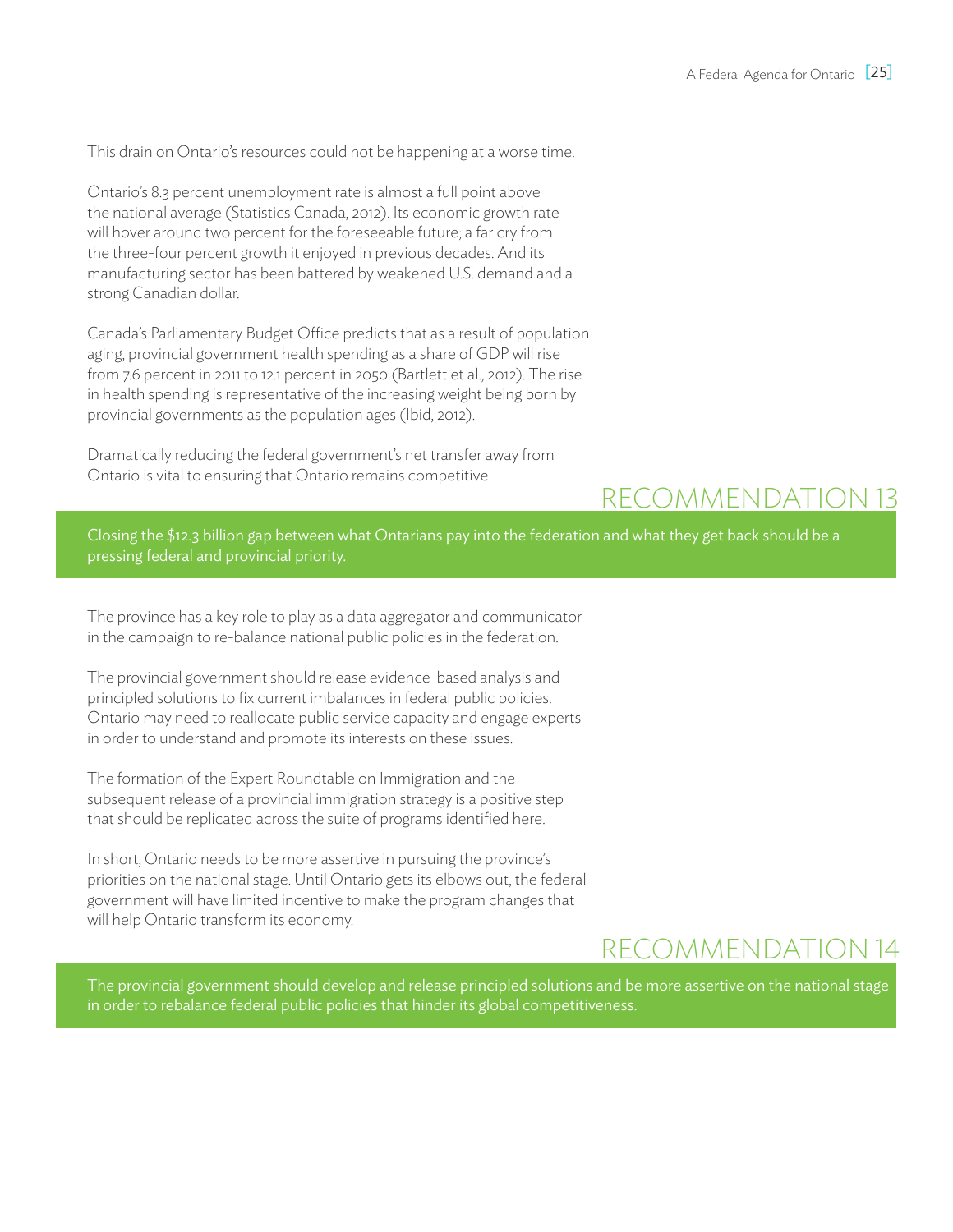# CONCLUSION

Despite the lingering effects of the economic downturn, Ontarians and Ontario businesses are well positioned to emerge stronger from this period of economic transition.

Ontario's tax environment is dramatically improved. Ontario has the highest level of post-secondary credential attainment in the OECD. Its Ring of Fire is touted as the most promising mining opportunity for Canada in a century.

In spite of the positives, Ontario is faced with enormous challenges.

Its debt is approaching \$300 billion. Roughly 600,000 Ontarians are out of work. Its economy is projected to grow slowly for the foreseeable future.

While government and business cannot control the global forces that impact our province, we have a collective responsibility to identify challenges, make adjustments, and lay the groundwork for our future prosperity.

We do not claim that our recommendations will remove all or even most of the public policy barriers to Ontario's economic transformation. This paper, however, provides a basis for inter-governmental discussions on some critical policy frameworks. Fundamentally, the recommendations in this paper offer clear direction to the federal government on how it can best spur economic growth in Ontario.

For Ontario to thrive and regain a competitive edge, it needs:

- $\,$  an EI and training system that treats all workers equally—regardless of their postal code;
- an Aboriginal population that reaches its full potential;
- an immigration system that is aligned with Ontario's economic ambitions;
- a manufacturing sector firing on all cylinders;
- public infrastructure that forms a solid foundation for economic growth;
- supports that help its small businesses innovate and be more productive; and
- the ability to retain more of the wealth that it creates.

These reforms will not be easy. They will require a greater degree of cooperation than has recently been demonstrated by the federal and provincial governments. But as has been the case time and time again, when our governments work together, all Canadians benefit.

Above all, changes to Canada's public policies will require a shift in attitudes. Ontarians cannot afford to be complacent when their province and country's competitiveness is at stake.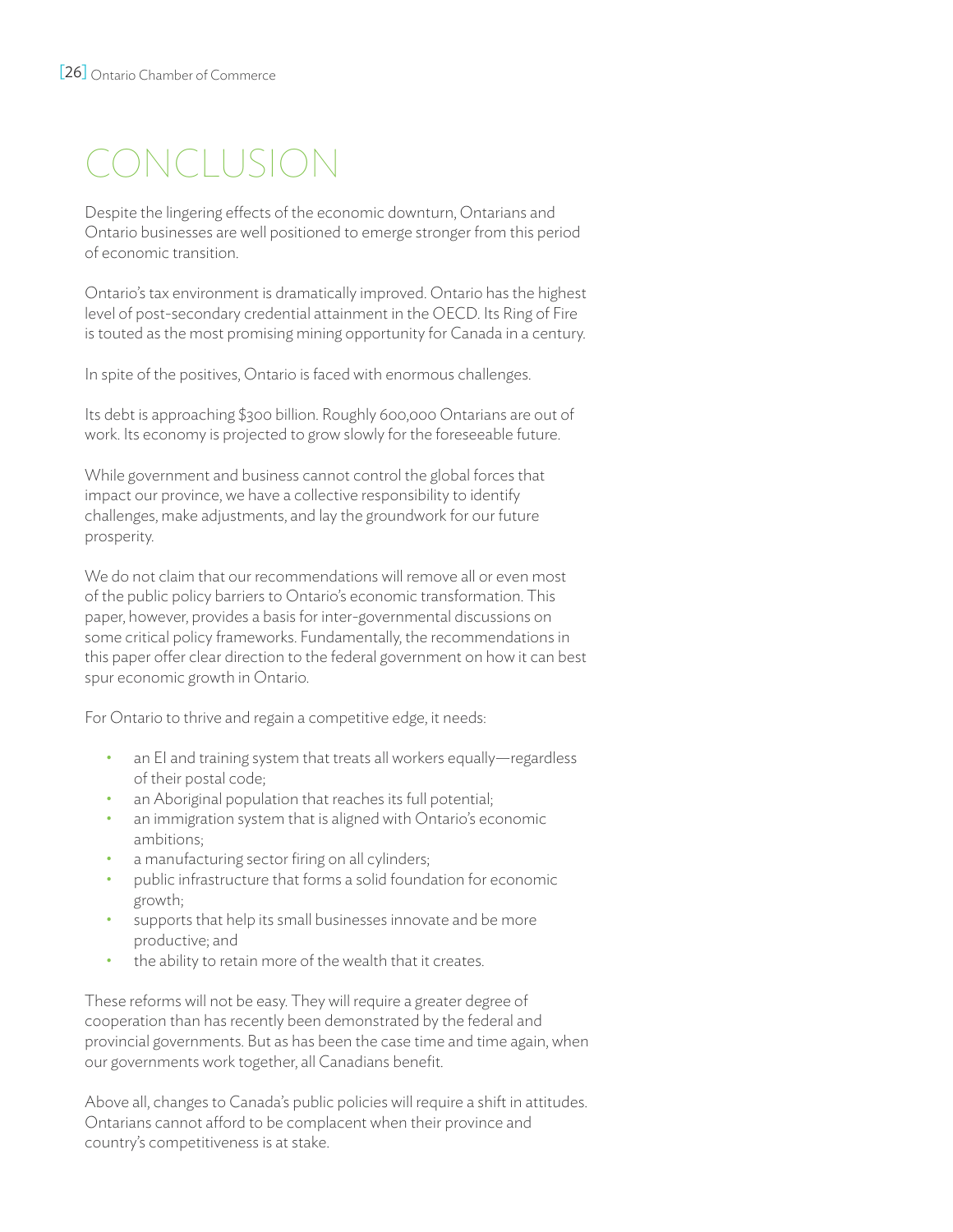# ACKNOWLEDGEMENTS

The Ontario Chamber of Commerce thanks the members of the *Federal Agenda for Ontario Taskforce*, whose insights and recommendations made this report what it is.

Thank you also to the members of our *Finance & Economic Competitiveness Committee* for their ongoing participation and feedback.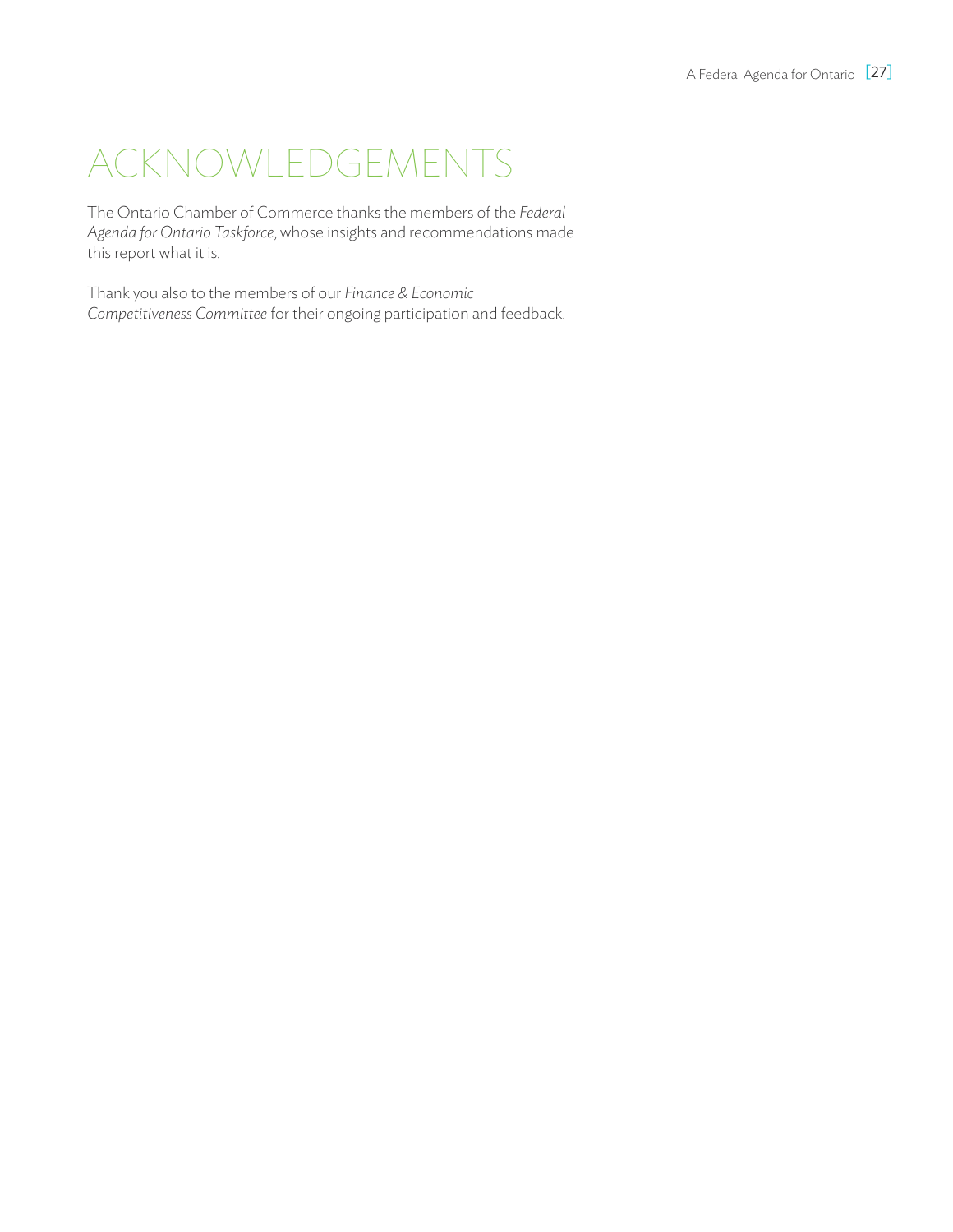# WORKS CITEI

Bartlett, Randall, Scott Cameron, Helen Lao and Chris Matie. 2012. *Fiscal Sustainability Report 2012*. Ottawa: Office of the Parliamentary Budget Officer. http://www.pbo-dpb.gc.ca/files/files/FSR\_2012.pdf

Bishop, Grant, and Derek Burleton. 2009. *Is Canada's Employment Insurance Program Adequate?* TD Economics: April 30, 2009. http://www.td.com/document/PDF/economics/ special/td-economics-special-gb0409-ei.pdf

Burleton, Derek and Don Drummond. 2009. *Aboriginal People in Canada: Growing Mutual Economic Interests Offer Significant Promise for Improving the Well-Being of the Aboriginal Population*. TD Economics: June 11, 2009. http://www.td.com/ document/PDF/economics/special/td-economicsspecial-db0609-aboriginal.pdf

Busby, Colin and David Gray. 2011. *Mending Canada's Employment Insurance Quilt: The Case for Restoring Equity.* C.D. Howe Institute: November 2, 2011. http:// www.cdhowe.org/pdf/Backgrounder\_144.pdf

Cambridge, Greater Kitchener Waterloo, and Guelph Chambers of Commerce. 2012. *Ontario Manufacturing Strategy.* Ontario Chamber of Commerce Policy Compendium: OCC Economic Renewal & Business Competitiveness 2012-2015. http://occ.on.ca/assets/Compendium-2012-2015- Long-Version.pdf

Canadian Chamber of Commerce. 2009. *Reforming Canada's Employment Insurance (EI) Program*. Ottawa. http://www.chamber.ca/images/ uploads/EI/Reforming\_Canadas\_Employment\_ System20-07-09.pdf

Canadian Chamber of Commerce. 2011. *Top 10 Barriers to Competitiveness. Ottawa*. http:// chambertop10.ca/returning-canadians-to-work/

Canadian Manufacturing Coalition. 2012. *Manufacturing Our Future: A Manufacturing Action Plan for Canada, Driving Investment, Creating Jobs, Growing Exports.* http://www.cme-mec.ca/download. php?file=h8q5gph6.pdf

Chase, Steve. 2012. Canada Needs to Get Competitive to Attract Skilled Immigrants*.* Toronto: *Globe and Mail*. http://www.theglobeandmail.com/ news/politics/canada-needs-to-get-competitive-toattract-skilled-immigrants-harper/article5179369/

CICS News. 2012. Federal, Provincial Governments Reach Agreement on Future Canadian Immigration System. http://www.cicsnews.com/federalprovincial-governments-reach-agreement-onfuture-canadian-immigration-system/

Citizenship and Immigration Canada. 2012. Provincial Nominee Program Figures.

Commission on the Reform of Ontario's Public Services. 2012. *Public Services for Ontarians: A Path to Sustainability and Excellence.* Toronto: Ontario Ministry of Finance. http://www.fin.gov.on.ca/en/ reformcommission/chapters/report.pdf

Conference Board of Canada. 2007. *Ontario's Looming Labour Shortage Challenges. Projections of Labour Shortages in Ontario, and Possible Strategies to Engage Unused and Underutilized Human Resources*. http://www.workforcecoalition.ca/downloads/ conference\_board\_report.pdf

Council of Ministers of Education. 2012. *Education Indicators in Canada: An International Perspective*. Ottawa: Canadian Education Statistics Council. http://www.cmec.ca/Publications/Lists/ Publications/Attachments/286/Education-Indicators-Canada-International-Perspective-2012.pdf

Creutzberg, Tijs. 2011. *Canada's Innovation Underperformance: Whose Policy Problem is it?*  Toronto: Mowat Centre for Policy Innovation. http:// www.mowatcentre.ca/pdfs/mowatResearch/36.pdf

Department of Finance, Canada. 2008. *The Budget Plan 2008: Responsible Leadership*. http://www. budget.gc.ca/2008/pdf/plan-eng.pdf

Department of Finance, Canada. 2012. *Equalization*. http://www.fin.gc.ca/fedprov/eqp-eng.asp

Dodge, David, Peter Burn, and Richard Dion. 2012. *Federal-Provincial Fiscal Arrangements: Thinking Outside the Box.* Institute for Research on Public Policy. Policy Options: August 2012. http://www.irpp. org/po/archive/aug12/dodge.pdf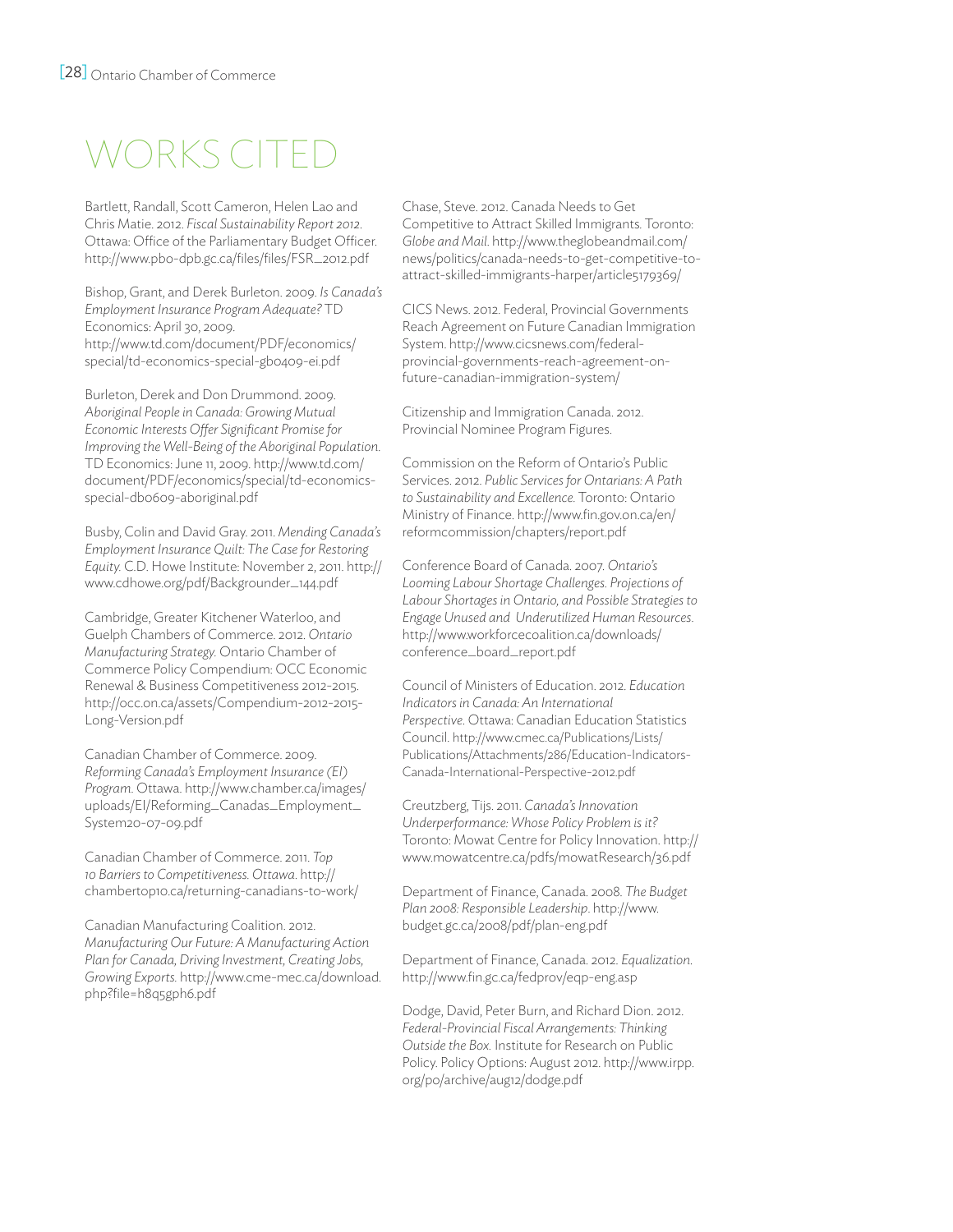Federal Economic Development Agency for Southern Ontario (FedDev Ontario). 2012. http:// www.feddevontario.gc.ca/eic/site/723.nsf/eng/home

First Nations Education Council. 2009. *Paper on First Nations Education Funding.* http://www.cepn-fnec. com/PDF/etudes\_documents/education\_funding. pdf

Gibbons, Roger and Robert Roach. 2010. *Look Before you Leap: Oil and Gas*, *the Western Canadian Economy and Canadian Prosperity*. Calgary: Canada West Foundation. http://cwf.ca/pdf-docs/ publications/look-before-you-leap.pdf

Gill, Vijay, Mario Iacobacci, and Prince Owusu. 2011. *Connecting Jobs and People: Exploring the Wider Benefits of Urban Transportation Investments.*  Ottawa: Conference Board of Canada. http:// www.conferenceboard.ca/e-library/abstract. aspx?did=4374

Goodyear, Gary. 2012. *Speech to the Creative Economy Summit*. Toronto: February 28, 2012. http://www. feddevontario.gc.ca/eic/site/723.nsf/eng/00753

Goodyear, Gary. 2012A. *Speech to the Durham Economic Prosperity Conference*. Ajax: November 9, 2012. http://www.feddevontario.gc.ca/eic/site/723. nsf/eng/01549.html

Howlett, Karen. 2012. *Ontario, B.C.,* Alberta revive talks on national securities regulator. *Globe and Mail*. November 20, 2012. http://www.theglobeandmail. com/news/politics/ontario-bc-alberta-revive-talkson-national-securities-regulator/article5461626/

Human Resources and Skills Development Canada. 2012. *Employment Insurance*. http://www. servicecanada.gc.ca/eng/sc/ei/index.shtml

MacKinnon, Jack. 2011. *Dollars and Sense: A Case for Modernizing Canada's Transfer Agreements.* Toronto: Ontario Chamber of Commerce. http://occ. on.ca/2010/dollars-sense-a-case-for-modernizingcanadapercentE2percent80percent99s-transferagreements/

Gary McNamara, Association of Municipalities of Ontario. 2012. *Ontario Launches Municipal Infrastructure Strategy.* News Release Toronto: http:// www.amo.on.ca/wcm/AMO\_Content/News\_ Releases/2012/Ontario\_Launches\_First\_Phase\_of\_ Municipal\_Infrastructure\_Strategy.aspx

Mendelsohn, Matthew, Josh Hjartarson and James Pearce. 2010. *Saving Dollars and Making Sense: An Agenda for a More Efficient, Effective and Accountable Federation.* Toronto: Mowat Centre for Policy Innovation. http://www.mowatcentre.ca/pdfs/ mowatResearch/26.pdf

Milligan, Kevin, and Michael Smart. 2005. *Regional Grants as Pork Barrel Politics.* CESIFO Working Paper no.1453: April 2005. http://www.econstor.eu/dspace/ bitstream/10419/18817/1/cesifo1\_wp1453.pdf

Mintz, Jack. 2009. *Impact of the 2009 Ontario Budget and Other Recent Tax Measures on Investment, Jobs, and Incomes*. School of Public Policy: University of Calgary. Volume 1: Issue 4, 2009. http://www. policyschool.ucalgary.ca/?q=content/ontariosbold-move-create-jobs-and-growth-impact-2009 ontario-budget-and-other-recent-tax-me

Mowat Centre Employment Insurance Taskforce. 2011. *Making it Work: Final Recommendations of the Mowat Centre Employment Insurance Taskforce.*  Toronto: Mowat Centre for Policy Innovation. http://www.mowateitaskforce.ca/sites/default/files/ MakingItWork-online.pdf

Mowat Centre. 2012. *What the New EI Rules Mean: A Paper*. Toronto: Mowat Centre for Policy Innovation. http://www.mowatcentre.ca/pdfs/ mowatResearch/66.pdf

Ontario Chamber of Commerce. 2012. Pre-budget survey.

Ontario Expert Roundtable on Immigration. 2012. *Expanding our Routes to Success: The Final Report by Ontario's Expert Roundtable on Immigration*. Toronto. http://www.citizenship.gov.on.ca/english/ keyinitiatives/imm\_str/roundtable/roundtable.pdf

Ontario Ministry of Aboriginal Affairs. 2012. *Aboriginal Education*. http://www.aboriginalaffairs. gov.on.ca/english/services/datasheets/education.asp

Ontario Ministry of Agriculture, Food, and Rural Affairs. 2012. *Ontario's Food Processing Industry Driving Economy.* News Release: October 8, 2012. http://news.ontario.ca/omafra/en/2012/10/ontariosfood-processing-industry-driving-economy.html

Ontario Ministry of Citizenship and Immigration. 2012. *A New Direction: Ontario's Immigration Strategy*. http://www.citizenship.gov.on.ca/english/ keyinitiatives/imm\_str/strategy/strategy.pdf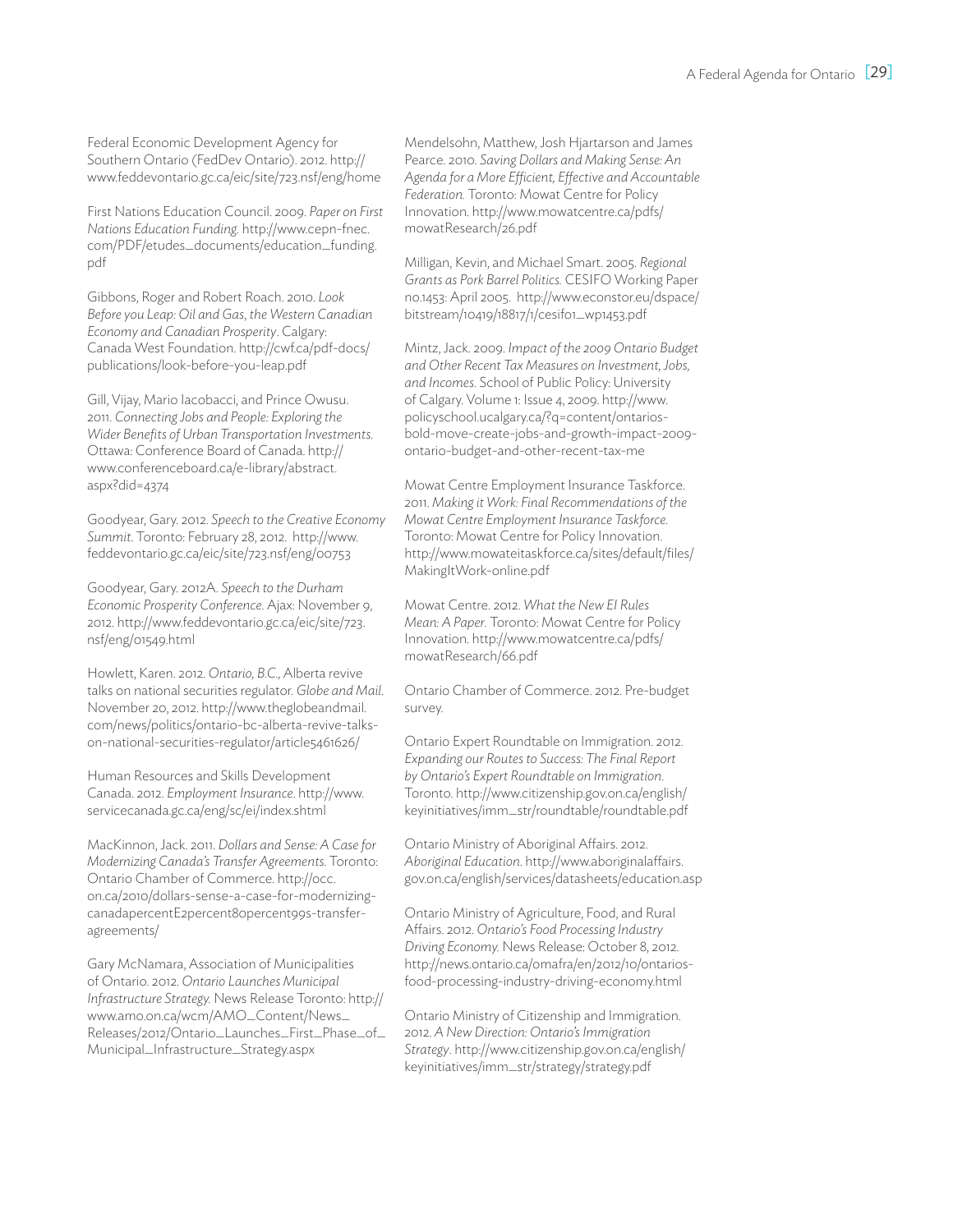Ontario Ministry of Citizenship and Immigration. 2012. Provincial Nominee Program Targets, by province.

Ontario Ministry of Finance. 2008. *Growing a Stronger Ontario: 2008 Ontario Budget*. Toronto. http://www.fin.gov.on.ca/en/budget/ ontariobudgets/2008/pdf/papers\_all.pdf

Ontario Ministry of Finance. 2012. *Ontario Economic Outlook and Fiscal Review, 2012*. Toronto. http://www.fin.gov.on.ca/en/budget/ fallstatement/2012/paper\_all.pdf

Ontario Ministry of Finance. 2012. *Strong Action for Ontario: 2012 Ontario Budget*. Toronto. http://www.fin.gov.on.ca/en/budget/ ontariobudgets/2012/papers\_all.pdf

Ontario Ministry of Infrastructure. 2012. *Building Canada Together: Ontario's Recommendations for the Federal Long-Term Infrastructure Plan.* Toronto. http://www.moi.gov.on.ca/en/infrastructure/ltip/plan. asp#bun

Ontario Ministry of Infrastructure. 2012. *Ontario Launches Municipal Infrastructure Strategy.* News Release. Toronto: August 16, 2012. http://news. ontario.ca/moi/en/2012/08/ontario-launchesmunicipal-infrastructure-strategy.html

Quebec Ministry of Finance. 2012. *Budget 2012- 13: Budget Plan*. Quebec City. http://www.budget. finances.gouv.qc.ca/Budget/2012-2013/en/ documents/budgetplan.pdf

Radmilovic, Vuk. 2011. *Postal Code Lottery: Canada's EI System Compared.* Toronto: Mowat Centre for Policy Innovation. http://www.mowatcentre.ca/pdfs/ mowatResearch/35.pdf

Russell, Ian. 2012. National Regulator Will Boost Ontario*. National Post*: August 24, 2012. http:// opinion.financialpost.com/2012/08/24/nationalregulator-will-boost-ontario/

Sharpe, Andrew, Jean-François Arsenault, Fraser Cowan, and Simon Lapointe. 2009. *The Effect of Increasing Aboriginal Educational Attainment on the Labour Force, Output and the Fiscal Balance*. Ottawa: Centre for the Study of Living Standards. http://www. csls.ca/reports/csls2009-3.pdf

Shaw, Anwar. 1996. *A Fiscal Need Approach to Equalization*. Canadian Public Policy, XXII:2:99-115. http://economics.ca/cgi/jab?journal=cpp&view=v22n2/ CPPv22n2p099.pdf

Shiell, Leslie and Robin Sommerville. 2012. *Bailouts and Subsidies: The Economics of Assisting the Automotive Sector in Canada.* Institute for Research on Public Policy: No 28, March 2012. http://www.irpp. org/pubs/IRPPstudy/IRPP\_Study\_no28.pdf

Sniderman, Andrew Stobo. 2012. Aboriginal Students: An Education Underclas*s*. *Maclean's*: online edition. August 8, 2012. http://www2. macleans.ca/2012/08/08/an-education-underclass

Statistics Canada 2006. Aboriginal Identity Population, by Province and Territory (2006 Census).

Statistics Canada 2012. Average hourly wages of employees by selected characteristics and profession, unadjusted data, by province (monthly). http://www.statcan.gc.ca/tables-tableaux/sum-som/ l01/cst01/labr69a-eng.htm

Statistics Canada 2012. Canadian GDP by Province.

Statistics Canada 2012. Employment Insurance Program (E.I.), income beneficiaries by province. Statistics Canada 2012. Labour Force Survey, October 2012.

Statistics Canada 2012. Manufacturing GDP by Province.

Statistics Canada 2012. Unemployment by Province.

Timmins Chamber of Commerce. 2012. *Achieving Funding Parity for First Nations Education.* Ontario Chamber of Commerce Policy Compendium: OCC Economic Renewal & Business Competitiveness 2012-2015. http://occ.on.ca/assets/Compendium-2012-2015-Long-Version.pdf

Toronto Board of Trade. 2010. *The Move Ahead: Funding the Big Move.* http://www.bot.com/ AM/Template.cfm?Section=Growing\_the\_ Economy&Template=/CM/ContentDisplay. cfm&ContentID=4702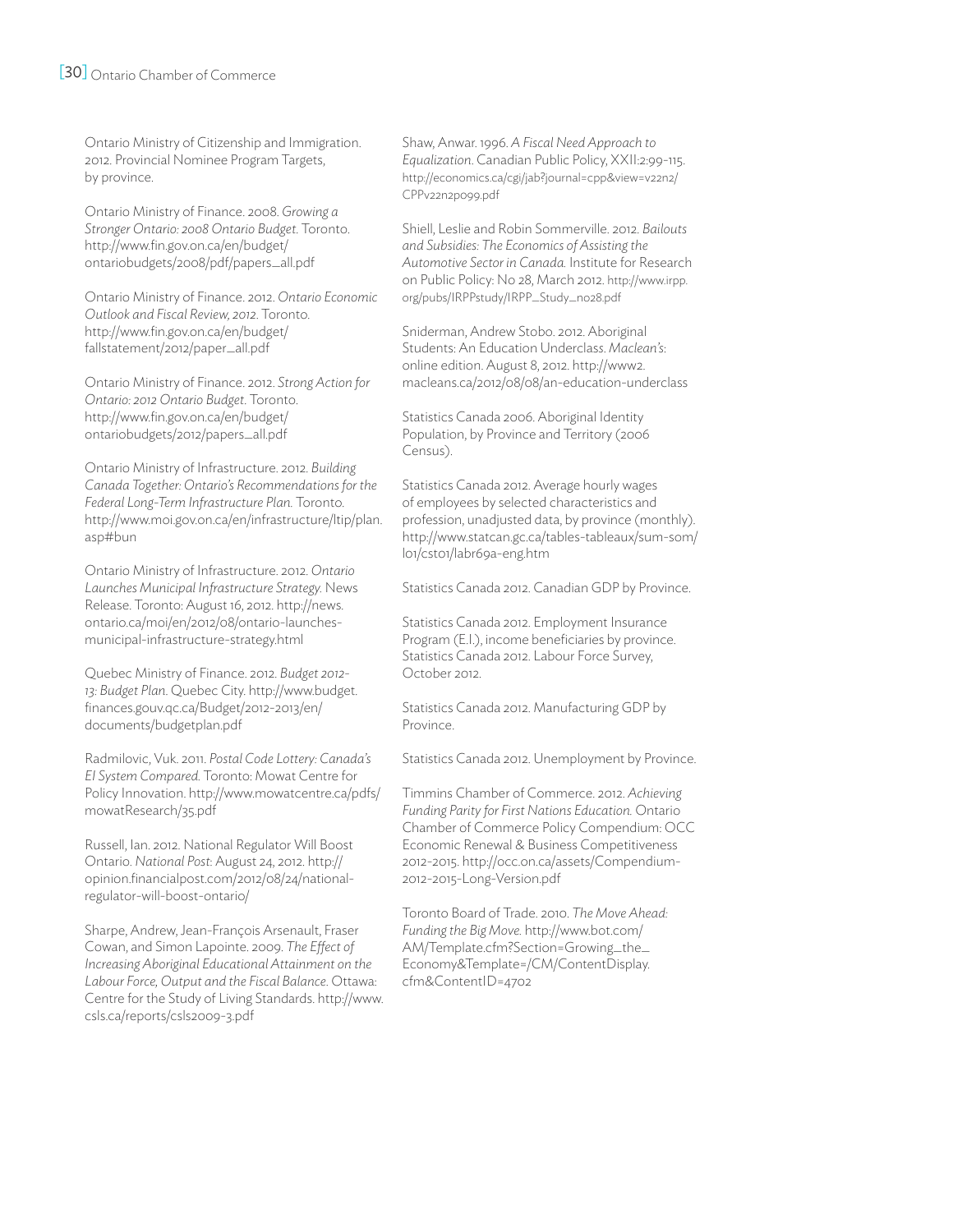# About the Ontario Chamber of Commerce

The Ontario Chamber of Commerce (OCC) is the most diverse and representational business group in the province. The OCC works closely with governments, labour, academia, and other business associations to create a stronger and more vibrant Ontario economy.

The OCC represents 60,000 businesses across the province through our network of local chambers of commerce and boards of trade. Our members employ about two million people and produce roughly 17 percent of Ontario's Gross Domestic Product.

## Ontario Chamber of Commerce Policy Committees

- Finance & Economic Competitiveness Committee
- Productivity, Innovation & Human Capital Committee
- Sustainability Committee

## Ontario Chamber of Commerce Taskforces

- Federal Agenda for Ontario Taskforce
- Workplace Safety & Insurance Board Taskforce
- Energy Taskforce
- • Alternative Service Delivery Taskforce
- The Big Move Taskforce

## Upcoming OCC Policy Releases

- *• Emerging Stronger 2013 (January 2013)*
- *Report on the Workplace Safety & Insurance Board (Winter 2013)*
- *• Opportunities in Alternative Service Delivery (Winter 2013)*

## Get Involved

If you would like to get involved in the OCC's policy committees or taskforces, please contact Josh Hjartarson at joshhjartarson@occ.on.ca